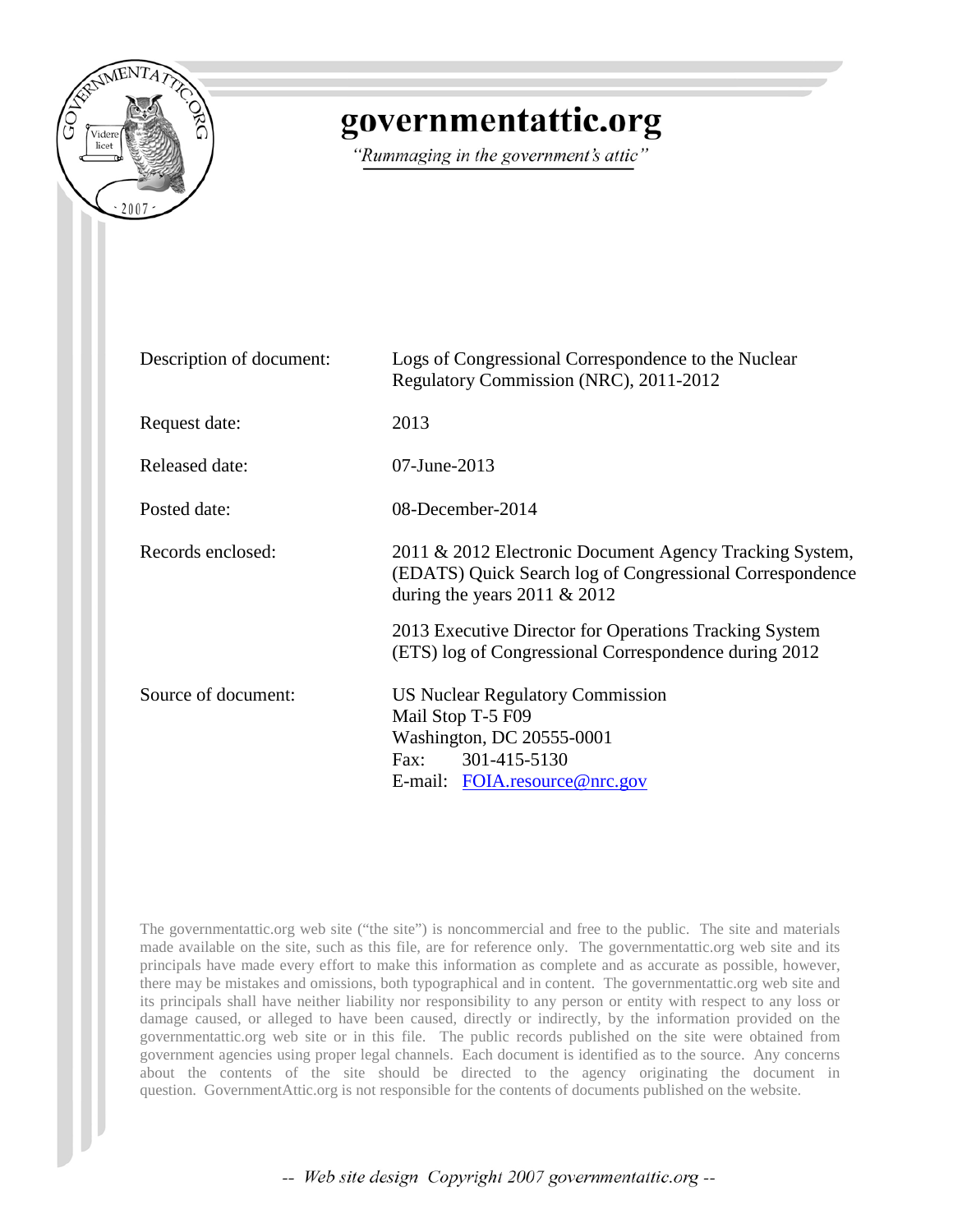| NRC FORM 464 Part I                    | <b>U.S. NUCLEAR REGULATORY COMMISSION</b>                                                                                                                                                                                                                                                                                                                                                                                                                                                                | <b>FOIA/PA</b>                                 | <b>RESPONSE NUMBER</b> |
|----------------------------------------|----------------------------------------------------------------------------------------------------------------------------------------------------------------------------------------------------------------------------------------------------------------------------------------------------------------------------------------------------------------------------------------------------------------------------------------------------------------------------------------------------------|------------------------------------------------|------------------------|
| $(10-2012)$                            | <b>RESPONSE TO FREEDOM OF</b>                                                                                                                                                                                                                                                                                                                                                                                                                                                                            | 2013-0218                                      | 1                      |
|                                        | <b>INFORMATION ACT (FOIA) / PRIVACY</b><br><b>ACT (PA) REQUEST</b>                                                                                                                                                                                                                                                                                                                                                                                                                                       | <b>RESPONSE</b><br><b>FINAL</b><br><b>TYPE</b> | <b>PARTIAL</b>         |
| <b>REQUESTER</b>                       |                                                                                                                                                                                                                                                                                                                                                                                                                                                                                                          | DATE<br><b>JUN 0 7 2013</b>                    |                        |
|                                        | <b>PART I. - INFORMATION RELEASED</b>                                                                                                                                                                                                                                                                                                                                                                                                                                                                    |                                                |                        |
|                                        | No additional agency records subject to the request have been located.                                                                                                                                                                                                                                                                                                                                                                                                                                   |                                                |                        |
|                                        | Requested records are available through another public distribution program. See Comments section.                                                                                                                                                                                                                                                                                                                                                                                                       |                                                |                        |
| <b>APPENDICES</b>                      | Agency records subject to the request that are identified in the listed appendices are already available for<br>public inspection and copying at the NRC Public Document Room.                                                                                                                                                                                                                                                                                                                           |                                                |                        |
| <b>APPENDICES</b>                      | Agency records subject to the request that are identified in the listed appendices are being made available for<br>public inspection and copying at the NRC Public Document Room.                                                                                                                                                                                                                                                                                                                        |                                                |                        |
|                                        | Enclosed is information on how you may obtain access to and the charges for copying records located at the NRC Public<br>Document Room, 11555 Rockville Pike, Rockville, MD 20852-2738.                                                                                                                                                                                                                                                                                                                  |                                                |                        |
| <b>APPENDICES</b><br>$\checkmark$<br>A | Agency records subject to the request are enclosed.                                                                                                                                                                                                                                                                                                                                                                                                                                                      |                                                |                        |
|                                        | Records subject to the request that contain information originated by or of interest to another Federal agency have been<br>referred to that agency (see comments section) for a disclosure determination and direct response to you.                                                                                                                                                                                                                                                                    |                                                |                        |
| $\checkmark$                           | We are continuing to process your request.                                                                                                                                                                                                                                                                                                                                                                                                                                                               |                                                |                        |
| See Comments.                          |                                                                                                                                                                                                                                                                                                                                                                                                                                                                                                          |                                                |                        |
|                                        | <b>PART I.A -- FEES</b>                                                                                                                                                                                                                                                                                                                                                                                                                                                                                  |                                                |                        |
| AMOUNT*<br>S<br>0.00                   | You will be billed by NRC for the amount listed.                                                                                                                                                                                                                                                                                                                                                                                                                                                         | None. Minimum fee threshold not met.           |                        |
| * See comments<br>for details          | You will receive a refund for the amount listed.                                                                                                                                                                                                                                                                                                                                                                                                                                                         | Fees waived.                                   |                        |
|                                        | <b>PART I.B -- INFORMATION NOT LOCATED OR WITHHELD FROM DISCLOSURE</b>                                                                                                                                                                                                                                                                                                                                                                                                                                   |                                                |                        |
| do, or do not, exist.                  | No agency records subject to the request have been located. For your information, Congress excluded three discrete<br>categories of law enforcement and national security records from the requirements of the FOIA. See 5 U.S.C. § 552(c)<br>(2006 & Supp. IV (2010). This response is limited to those records that are subject to the requirements of the FOIA. This<br>is a standard notification that is given to all our requesters and should not be taken as an indication that excluded records |                                                |                        |
|                                        | Certain information in the requested records is being withheld from disclosure pursuant to the exemptions described in<br>and for the reasons stated in Part II.                                                                                                                                                                                                                                                                                                                                         |                                                |                        |
|                                        | This determination may be appealed within 30 days by writing to the FOIA/PA Officer, U.S. Nuclear Regulatory Commission,<br>Washington, DC 20555-0001. Clearly state on the envelope and in the letter that it is a "FOIA/PA Appeal."                                                                                                                                                                                                                                                                    |                                                |                        |
|                                        | PART I.C COMMENTS (Use attached Comments continuation page if required)                                                                                                                                                                                                                                                                                                                                                                                                                                  |                                                |                        |
|                                        |                                                                                                                                                                                                                                                                                                                                                                                                                                                                                                          |                                                |                        |
| Donna L. Sealing                       | SIGNATURE - FREEDOM OF INFORMATION ACT AND PRIVACY ACT OFFICER<br>Linda Kilgre for                                                                                                                                                                                                                                                                                                                                                                                                                       |                                                |                        |

NRC FORM 464 Part 1 (10-2012)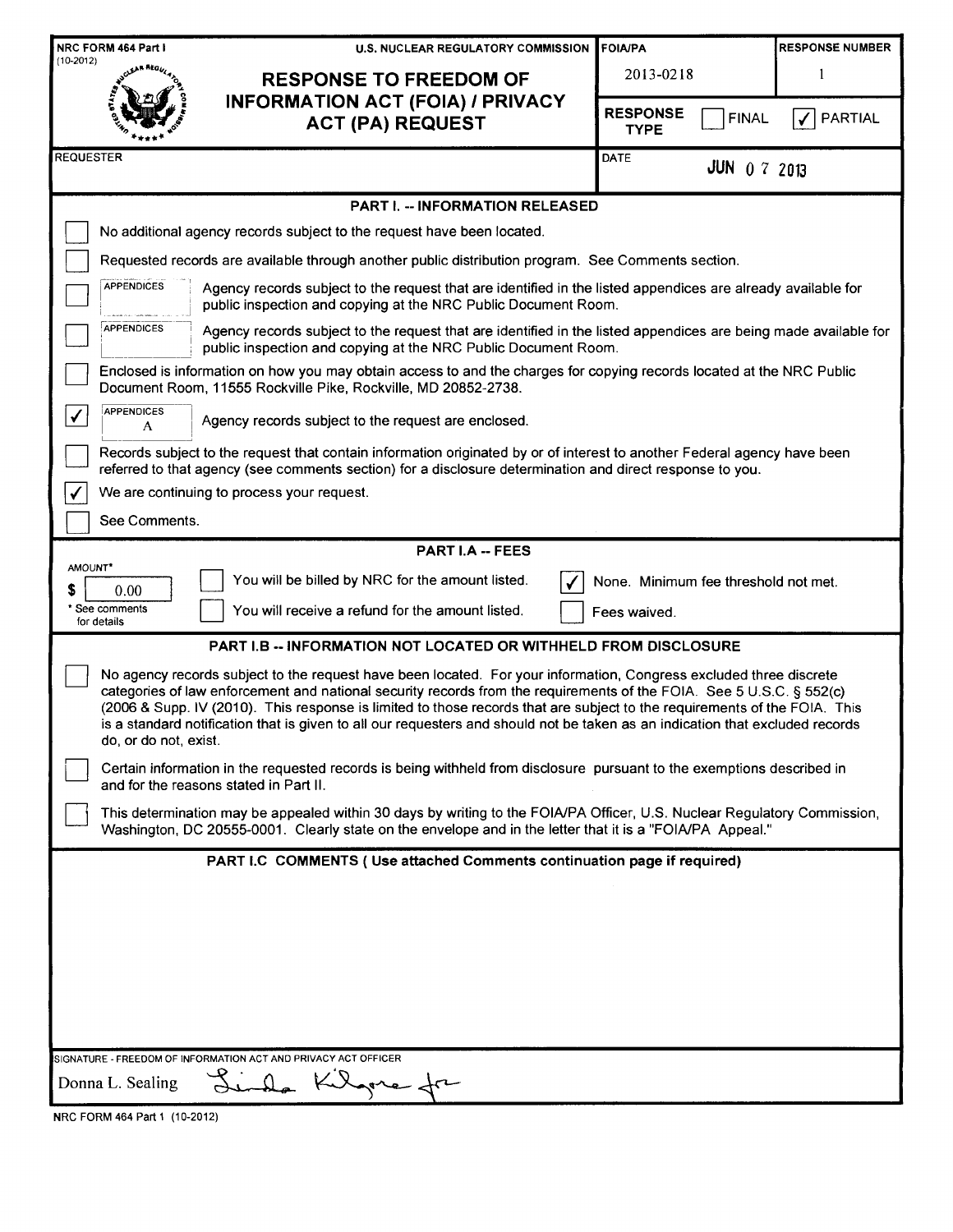#### **APPENDIX A RECORDS BEING RELEASED IN THEIR ENTIRETY**

#### **NO. DATE DESCRIPTION/PAGE COUNT**

- 1. 2011 & 2012 Electronic Document Agency Tracking System, (EDA TS) Quick Search log of Congressional Correspondence during the years 2011 & 2012 (10 Pages)
- 2. 2013 Executive Director for Operations Tracking System (ETS} log of Congressional Correspondence during 2012 {6 Pages}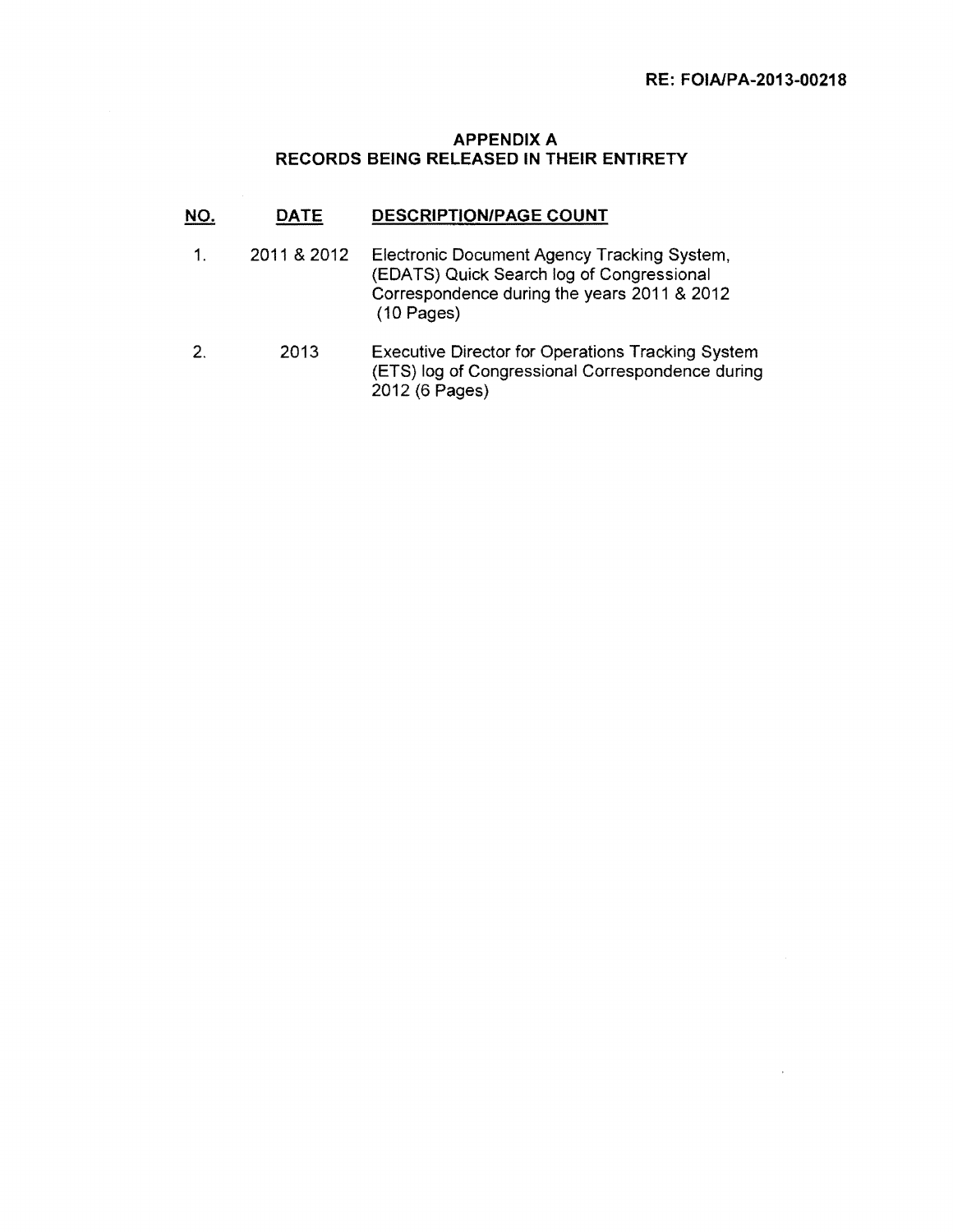#### Quick Search

 $\mathcal{A}^{\text{out}}$ 

 $\label{eq:2.1} \frac{d\mathbf{r}}{d\mathbf{r}} = \frac{1}{\sqrt{2\pi}}\sum_{i=1}^n \frac{d\mathbf{r}}{d\mathbf{r}} \frac{d\mathbf{r}}{d\mathbf{r}} \frac{d\mathbf{r}}{d\mathbf{r}} \frac{d\mathbf{r}}{d\mathbf{r}} \frac{d\mathbf{r}}{d\mathbf{r}} \frac{d\mathbf{r}}{d\mathbf{r}} \frac{d\mathbf{r}}{d\mathbf{r}} \frac{d\mathbf{r}}{d\mathbf{r}} \frac{d\mathbf{r}}{d\mathbf{r}} \frac{d\mathbf{r$ 

 $\label{eq:2.1} \frac{1}{\sqrt{2}}\int_{\mathbb{R}^3} \left|\frac{d\mathbf{x}}{d\mathbf{x}}\right|^2 \, d\mathbf{x} \, d\mathbf{x} \, d\mathbf{x} \, d\mathbf{x} \, d\mathbf{x} \, d\mathbf{x} \, d\mathbf{x} \, d\mathbf{x} \, d\mathbf{x} \, d\mathbf{x} \, d\mathbf{x} \, d\mathbf{x} \, d\mathbf{x} \, d\mathbf{x} \, d\mathbf{x} \, d\mathbf{x} \, d\mathbf{x} \, d\mathbf{x} \, d\mathbf{x} \, d\mathbf{x} \, d\mathbf{x$ 

 $\sim$   $^{\circ}$ 

|                            |                                                                                                                                                                                                |                                      |                                                                    |                           | E.                  |
|----------------------------|------------------------------------------------------------------------------------------------------------------------------------------------------------------------------------------------|--------------------------------------|--------------------------------------------------------------------|---------------------------|---------------------|
| Task Number<br><b>OEDO</b> | Subject                                                                                                                                                                                        | Description Originating Organization | Originator                                                         | <b>Incoming Task Type</b> | <b>Current Step</b> |
| OEDO-2011-0204             | Description of Actions<br>Taken to Ensure Safety<br>Measures of Public<br>Health and the<br>Environment                                                                                        | Congress                             | Representative Dennis J. Kucinich                                  | Letter                    | <b>TASK CLOSEI</b>  |
| OEDO-2011-0256             | Post Hearing Questions<br>from the March 31,<br>2011 Hearing on 2012<br>Budget Request for the<br>Nuclear Regulatory<br>Commission and<br>Department of Energy's<br>Nuclear Energy<br>Programs | Congress                             | House of Appropriations Subcommittee on Energy & Water Development | Post Questions            | Process Task Assi   |
| OEDO-2011-0276             | Post Hearing Questions<br>from the March 16,<br>2011 Hearing on FY<br>2012 DOE/NRC<br>Budgets and the March<br>30, 2011 Hearing on<br>Nuclear Safety                                           | Congress                             | Rep. Bobby L. Rush/Rep. Jim Matheson/Sen. Mary Landrieu            | Post Hearing Q's          | Process Task Assir  |
| OEDO-2011-0285             | Post Hearing Qs from<br>the March 30, 2011<br>Hearing on Improving<br>the Nation's Response<br>to Catastrophic<br>Disasters: How to<br>Minimize Costs and<br>Streamline our<br>Emergency       | Congress                             | Representative Jeff Denham                                         | Letter                    | <b>TASK CLOSE!</b>  |
| OEDO-2012-0157             | Management Program<br><b>Request for Automated</b><br>Dose History Report                                                                                                                      | Congress                             | Representative Jared Polis                                         | Letter                    | <b>TASK CLOSEI</b>  |
| OEDO-2012-0352             | Post Questions from<br>the June 13, 2012<br>Hearing on Nomination<br>of Allison Macfarlane<br>and Re-Nomination of<br>Kristine L. Svinicki                                                     | Congress                             | Senator Barbara Boxer and Senator James M. Inhofe                  | Letter                    | Process Task Assir  |
| OEDO-2012-0528             | Questions from the July<br>24, 2012 Hearing on<br>"NRC Policy and<br>Governance Oversight"                                                                                                     | Congress                             | Representative Ed Whitefield                                       | Letter                    | Process Task Assir  |
| OEDO-2012-0536             | Palisades Nuclear<br>Generating Station -<br>Request for<br>Information Regarding<br>the August 12, 2012<br>Shutdown of the<br>Nuclear Reactor                                                 | Congress                             | Representative Edward J. Markey                                    | Letter                    | <b>OCM Signatur</b> |
| <b>SBCR</b>                |                                                                                                                                                                                                |                                      |                                                                    |                           |                     |
| SBCR-2011-0003             | Safety Concerns<br>Regarding Kewaunee<br>Power Plant                                                                                                                                           | Congress                             | Senator Herb Kohl                                                  | Letter                    | <b>TASK CLOSEI</b>  |
| <b>SECY</b>                |                                                                                                                                                                                                |                                      |                                                                    |                           |                     |
| SECY-2011-0021             | Contract Specialist<br>Position                                                                                                                                                                | Congress                             | Representative Chris Van Hollen                                    | Letter                    | <b>TASK CLOSE!</b>  |
| SECY-2011-0049             | Compliance with FOIA<br>Procedures                                                                                                                                                             | Congress                             | Representative Darrell Issa                                        | Letter                    | <b>TASK CLOSEI</b>  |
| SECY-2011-0061             | Distribution of Smoke<br>Alarms Which Require<br><b>NRC Licensing</b>                                                                                                                          | Congress                             | Representative Gary G. Miller                                      | Letter                    | <b>TASK CLOSEI</b>  |
| SECY-2011-0062             | Safety Concerns at<br>Kawaunee Power Plant                                                                                                                                                     | Congress                             | Senator Herb Kohl                                                  | Letter                    | <b>TASK CLOSE!</b>  |
| SECY-2011-0076             | Southern Nuclear<br>Company - Edwin I.<br>Hatch                                                                                                                                                | Congress                             | Senator Johnny Isakson                                             | Letter                    | <b>TASK CLOSEI</b>  |
| SECY-2011-0099             | Vermont Yankee<br>Decommissioning<br>Process                                                                                                                                                   | Congress                             | Sen. Patrick Leahy, Sen. Bernard Sanders, Rep. Peter Welch         | Letter                    | OCM Signature Ck    |
| SECY-2011-0107             | Security Violation at<br>Pilgrim Power Station                                                                                                                                                 | Congress                             | Representative Edward J. Markey                                    | Letter                    | <b>TASK CLOSEI</b>  |
| SECY-2011-0125             | AP1000 Reactor Design<br>Approval                                                                                                                                                              | Congress                             | Representative Edward J. Markey                                    | Letter                    | <b>TASK CLOSE!</b>  |

 $\ddot{\phantom{a}}$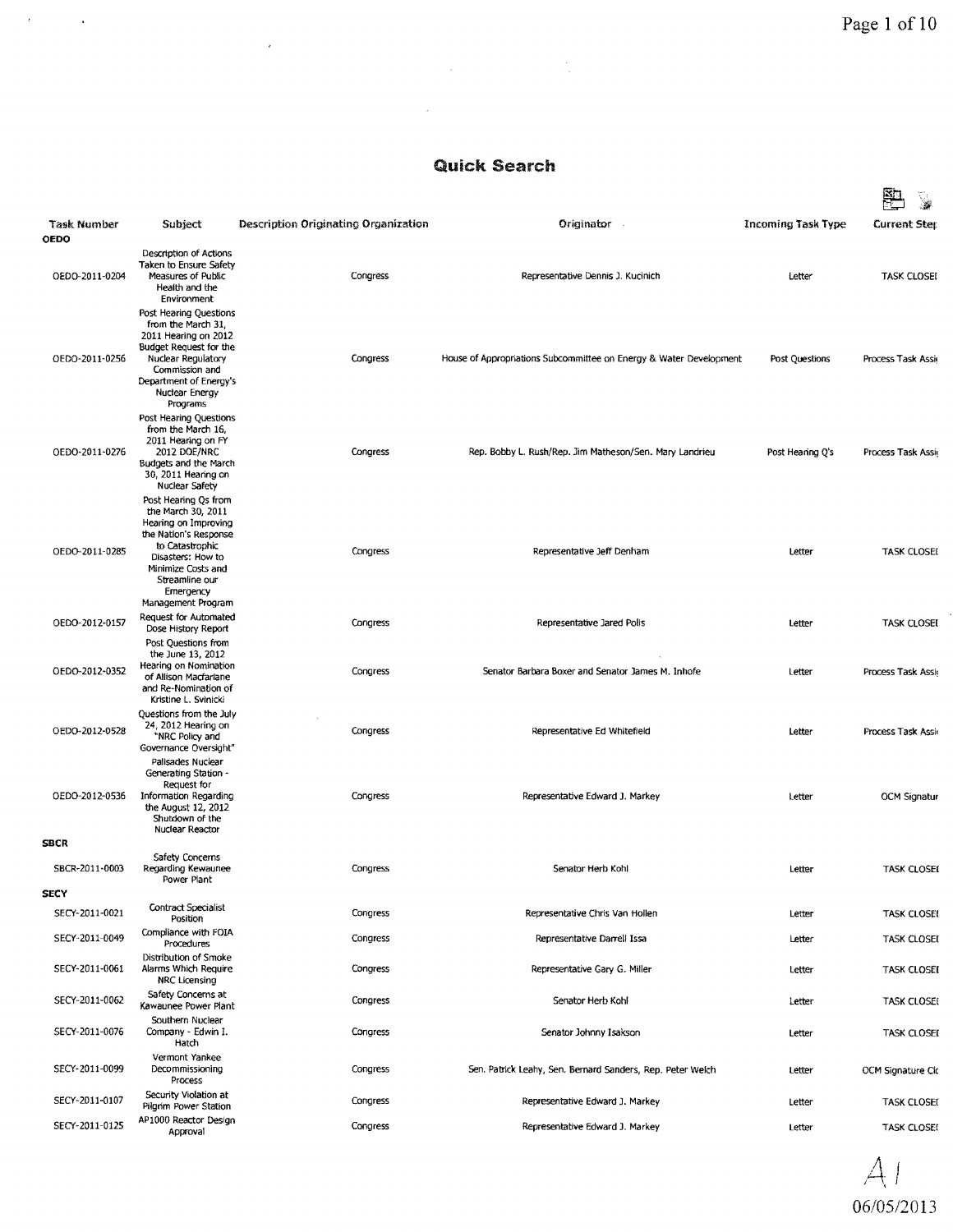| SECY-2011-0126 | Nuclear Proliferation<br>Assessment as Part of<br>the Process for<br>Commercial<br>Applications for<br>Enrichment and<br>Reprocessing<br>Technologies             | Congress | Rep. Howard L. Berman and Rep. Ileana Ros-Lehtinen            | Letter     | <b>OCM Signatur</b> |
|----------------|-------------------------------------------------------------------------------------------------------------------------------------------------------------------|----------|---------------------------------------------------------------|------------|---------------------|
| SECY-2011-0127 | Nuclear Proliferation<br>Assessment as Part of<br>the Process for<br>Commercial<br>Applications for<br>Enrichment and<br>Reprocessing<br>Technologies             | Congress | Rep. Jeff Fortenberry and Rep. Adam Schiff                    | Letter     | OCM Signatur        |
| SECY-2011-0139 | Vermont Yankee<br>Decommissioning                                                                                                                                 | Congress | Representative John W. Olver                                  | Letter     | <b>TASK CLOSE!</b>  |
| SECY-2011-0142 | Seismic Safety Features<br>in United States<br>Operational Nuclear<br>Reactors                                                                                    | Congress | Representative Edward J. Markey and Representative Lois Capps | Letter     | TASK CLOSE!         |
| SECY-2011-0143 | Potential Impacts of<br>the Earthquake in<br>Japan and Implications<br>for our Domestic                                                                           | Congress | Representative Edward J. Markey                               | Letter     | Process Task Assi   |
| SECY-2011-0147 | Industry<br>Indian Point<br>Description of Actions                                                                                                                | Congress | Nita M. Lowey                                                 | Letter     | <b>TASK CLOSEI</b>  |
| SECY-2011-0148 | Taken to Ensure Safety<br>Measures of Public<br>Health and the<br>Environment                                                                                     | Congress | Representative Dennis J. Kucinich                             | Letter     | OCM Signature Clc   |
| SECY-2011-0149 | Safety of Nuclear<br>Power Plants -<br>Earthquake Faults                                                                                                          | Congress | Senator Barbara Boxer and Senator Dianne Feinstein            | Letter     | Process Task Assi   |
| SECY-2011-0150 | Impacts on the Release<br>of Radiation from the<br>Fukushima Dalichi<br>Nuclear Facility                                                                          | Congress | Representative Earl Blumenauer                                | Letter     | <b>TASK CLOSEI</b>  |
| SECY-2011-0151 | Investigation of Nuclear<br>Facilities in the United<br>States - Withstand<br>Catastrophic Natural or<br>Man-Made Disasters                                       | Congress | Senator Barbara Boxer and Senator Tom Carper                  | Letter     | Assign OEDO Seci    |
| SECY-2011-0156 | NRC's Assessment of<br>Damages (1) and<br>Assessment of the<br>Worst Case<br>Consequences<br>Associated with the<br>Current Nuclear<br>Emergency in Japan (2)     | Congress | Senator Edward J. Markey                                      | Letter     | <b>TASK CLOSEL</b>  |
| SECY-2011-0158 | NRC's Oversight of<br>Nuclear Power Plants in<br>the United States                                                                                                | Congress | Senator Richard Blumenthal                                    | Letter     | <b>TASK CLOSEI</b>  |
| SECY-2011-0163 | Conduct an<br>Investigation of All<br>Nuclear Facilities in the<br><b>United States</b>                                                                           | Congress | Senator Barbara Boxer                                         | Letter     | <b>TASK CLOSEI</b>  |
| SECY-2011-0168 | License Renewal<br>Process for Diablo<br>Canyon Nuclear Power<br>Plant                                                                                            | Congress | Representative Lois Capps                                     | Letter     | EDO Signatur        |
| SECY-2011-0173 | Hatch Nuclear Plant                                                                                                                                               | Congress | Representative Jack Kingston                                  | Allegation | <b>TASK CLOSEI</b>  |
| SECY-2011-0178 | New Jersey's Nuclear<br>Safety                                                                                                                                    | Congress | Senator Robert Menendez                                       | Letter     | <b>TASK CLOSEI</b>  |
| SECY-2011-0179 | New Jersey's Nuclear<br>Safety - Oyster Creek                                                                                                                     | Congress | Senator Frank R. Lautenberg                                   | Letter     | <b>TASK CLOSEI</b>  |
| SECY-2011-0182 | Michigan House<br>Concurrent Resolution<br>No. 4 - Urging DOE and<br>NRC to Allow Yucca<br>Mountain Repository to<br>Begin Accepting High-<br>Level Nuclear Waste | Congress | Gary L. Randall                                               | Letter     | Signature Close     |
| SECY-2011-0185 | Level of Risk from<br>Accident at Japan's<br>Fukushima Daiichi<br>Nuclear Poses on<br>Washington State                                                            | Congress | Senator Maria Cantwell                                        | Letter     | <b>TASK CLOSEI</b>  |
| SECY-2011-0195 | Potential Impacts of<br>the Earthquake in<br>Japan and Implications<br>for our Domestic<br>Industry                                                               | Congress | Representative Edward J. Markey                               | Letter     | Acceptance Rev      |
|                | Generic Issue 199:<br>"Implications of<br>Updated Probabilistic                                                                                                   |          |                                                               |            |                     |

 $\sim 10^7$ 

 $\mathcal{L}^{\text{max}}_{\text{max}}$  and  $\mathcal{L}^{\text{max}}_{\text{max}}$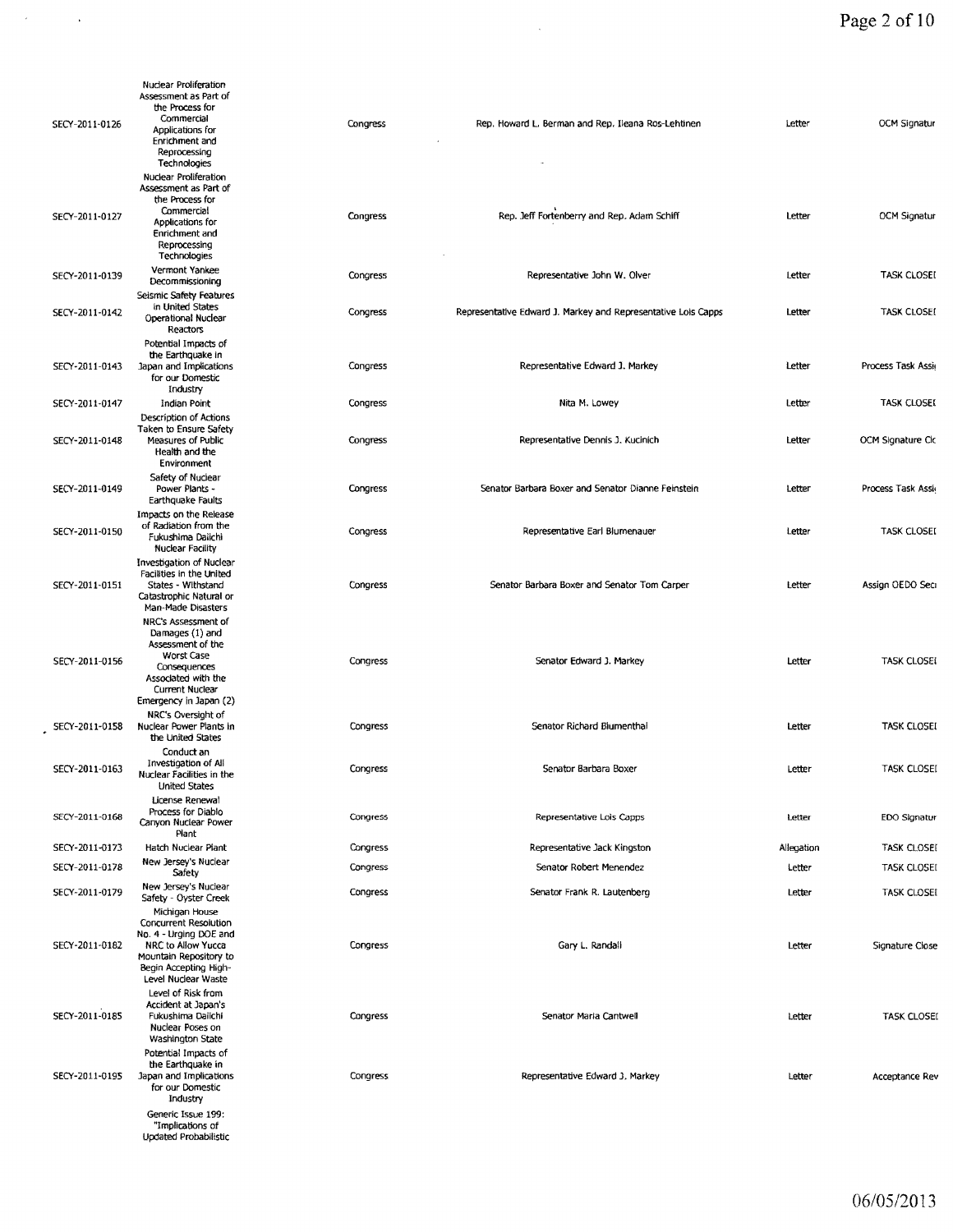|                                                | Seismic Hazard<br>Estimates in Center and                                                                                                                                                                                                      |          |                                                               |        |                    |
|------------------------------------------------|------------------------------------------------------------------------------------------------------------------------------------------------------------------------------------------------------------------------------------------------|----------|---------------------------------------------------------------|--------|--------------------|
| SECY-2011-0202                                 | Eastern United States<br>on Existing Plants" -<br>Seek Additional<br>Information/Completion                                                                                                                                                    | Congress | Senator Kirsten E. Gillibrand                                 | Letter | TASK CLOSEI        |
| SECY-2011-0213                                 | of Assessment<br>License Transfer -<br>ARMZ/Uranium One                                                                                                                                                                                        | Congress | Senator Joseph I. Lieberman                                   | Letter | <b>TASK CLOSEI</b> |
| SECY-2011-0221                                 | <b>Business Operations</b><br>Development of<br>Nuclear Technologies                                                                                                                                                                           | Congress | Senator Mark Kirk                                             | Letter | Acceptance Rev     |
| SECY-2011-0222                                 | Agency Operations in<br>the Absence of<br>Appropriations                                                                                                                                                                                       | Congress | Representative Darrell Issa                                   | Letter | <b>TASK CLOSEI</b> |
| SECY-2011-0224                                 | Suggestion for<br>Remediation of the<br>Japanese Nuclear<br>Disaster                                                                                                                                                                           | Congress | Representative John J. Duncan, Jr.                            | Letter | <b>TASK CLOSEI</b> |
| SECY-2011-0228                                 | Assessment of the<br>Safety and Viability of<br>America's On-Site<br>Nuclear Waste Storage<br>Facilities                                                                                                                                       | Congress | Senator Richard Blumenthal                                    | Letter | <b>TASK CLOSEI</b> |
| SECY-2011-0229                                 | Movement of Nuclear<br>Fuels - Spent Fuel<br>Pools into Dry Cask<br>Storage Systems                                                                                                                                                            | Congress | Senator Dianne Feinstein                                      | Letter | <b>TASK CLOSEI</b> |
| SECY-2011-0234                                 | Delay License Renewal<br>Application for Diablo<br>Canyon Nuclear Power<br>Plant                                                                                                                                                               | Congress | Representative Lois Capps                                     | Letter | <b>TASK CLOSE!</b> |
| SECY-2011-0235                                 | Nuclear Regulatory<br>Commission Evacuation<br>Recommendation for<br>U.S. Residents Within<br>50 Miles of Fukushima<br>Reactors                                                                                                                | Congress | Senator Jim Webb                                              | Letter | <b>TASK CLOSEI</b> |
| SECY-2011-0239                                 | Post-Fukushima<br>Meitdown Inspections<br>Conducted by NRC at<br>U.S. Nuclear Power<br>Plants                                                                                                                                                  | Congress | Edward J. Markey                                              | Letter | <b>TASK CLOSEL</b> |
| SECY-2011-0252                                 | Examine Seismic and<br>Tsunami Hazards,<br>Operational Issues,<br>Plant Security,<br>Emergency<br>Preparedness, Spent<br>Fuel Storage Options<br>and Elements of<br>Nuclear Power Plant's<br>Design Basis Within<br><b>Relicensing Process</b> | Congress | Senator Dianne Feinstein                                      | Letter | <b>TASK CLOSE!</b> |
| 虾壳鲨 配<br>$L$ . $\mathcal{H}$<br>SECY-2011-0258 | Urges White House to 34 and<br>$\sim 100$<br>Coordinate with NRC<br>and FEMA to Ensure<br>Soundness of the<br>Emergency Evacuation<br>Process/Full<br>Consideration of the<br>Risks and<br>Consequences<br>Associated with Indian<br>Point     | Congress | Representative Nita M. Lowey                                  | Letter | <b>TASK CLOSEI</b> |
| SECY-2011-0259                                 | Nuclear Emergency in<br>Light of the Japan<br>Nuclear Incident<br>Urges White House to                                                                                                                                                         | Congress | Senator Richard G. Lugar                                      | Letter | <b>TASK CLOSE!</b> |
| SECY-2011-0260                                 | Coordinate with NRC<br>and FEMA to Ensure<br>Soundness of the<br><b>Emergency Evacuation</b><br>Process/Full<br>Consideration of the<br>Risks and<br>Consequences<br>Associated with Indian<br>Point                                           | Congress | Representative Nita M. Lowey                                  | Letter | <b>TASK CLOSEI</b> |
| SECY-2011-0265                                 | American Technology -<br>Plan that Addresses the<br>Contamination of the<br>Ocean Near the<br>Fukushima Daiichi<br>Reactor                                                                                                                     | Congress | Senators Sheldon Whitehouse, Saxby Chambliss & Johnny Isakson | Letter | <b>TASK CLOSEI</b> |
| SECY-2011-0269                                 | <b>Employment</b><br>Post Hearing Questions<br>from the April 12, 2011<br>Hearing Before the<br>Committee on                                                                                                                                   | Congress | Erick Garcia Luna, Senator Amy Klobuchar                      | Fax    | OEDO Signature CI  |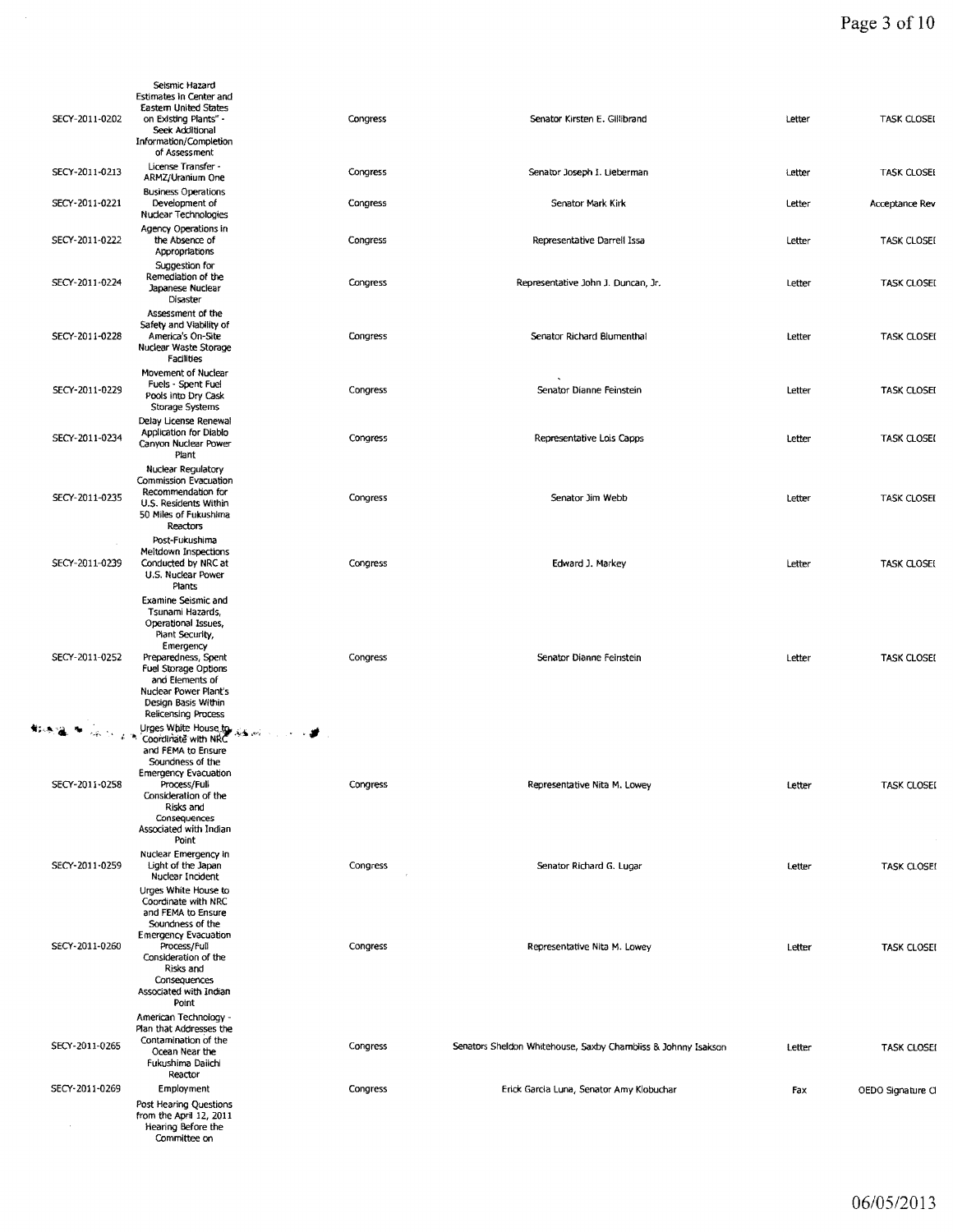| SECY-2011-0281 | <b>Environment and Public</b><br>Works Regarding<br>"Review of the Nuclear<br>Emergency in Japan<br>and Implications for<br>the U.S."                                                                               | Congress                               | Senator Barbara Boxer and Senator James M. Inhofe | Letter | <b>TASK CLOSEI</b> |
|----------------|---------------------------------------------------------------------------------------------------------------------------------------------------------------------------------------------------------------------|----------------------------------------|---------------------------------------------------|--------|--------------------|
| SECY-2011-0287 | Town of Plympton's<br>Acceptance into the<br>Pilgrim Emergency<br>Planning Zone                                                                                                                                     | Congress                               | Senator Scott P. Brown                            | Letter | <b>TASK CLOSEI</b> |
| SECY-2011-0290 | Pilgrim Nuclear Power<br>Plant - May 10, 2011<br>Event                                                                                                                                                              | Congress                               | Representative Edward J. Markey                   | Letter | <b>TASK CLOSEI</b> |
| SECY-2011-0296 | Urges the NRC to<br>Initiate Rulemaking<br>Process to Require a<br>More Rapid Shift of<br>Spent Nuclear Fuel to<br>Dry Cask Storage                                                                                 | Congress                               | Senator Dianne Feinstein                          | Letter | <b>TASK CLOSEI</b> |
| SECY-2011-0302 | Oversight of Safety at<br>Nuclear Plants in the<br><b>United States</b>                                                                                                                                             | Congress                               | Senator Al Franken                                | Letter | <b>TASK CLOSEI</b> |
| SECY-2011-0312 | Recent Inspection of<br>Indian Point Nuclear<br>Generating Units 2 and<br>3                                                                                                                                         | Congress                               | Senator Kirsten E. Gillibrand                     | Letter | <b>TASK CLOSEL</b> |
| SECY-2011-0317 | <b>ACRS Request for</b><br>Scientific Data<br>Necessary to Review<br>the NRC's Response to<br>Fukushima Daiichi<br>Nuclear Power Facility<br>Incident/Decision-<br><b>Making Process</b><br>Clean-up of Radioactive | Congress                               | Representative Darrell Issa                       | Letter | OCM Signatur       |
| SECY-2011-0319 | Water Caused by the<br>Japan Earthquakes<br>NRC's Annual                                                                                                                                                            | Congress                               | Representative Lynn Woolsey                       | Fax    | <b>TASK CLOSE!</b> |
| SECY-2011-0328 | Assessment Meeting for<br>Indian Point Energy<br>Center                                                                                                                                                             | Congress                               | Representative Nita M. Lowey                      | Letter | <b>TASK CLOSEI</b> |
| SECY-2011-0337 | Pilgrim Nuclear Power<br>Plant Safety Concerns<br>Post Hearing Q's from                                                                                                                                             | Congress                               | Senator Scott P. Brown                            | Letter | <b>TASK CLOSEI</b> |
|                |                                                                                                                                                                                                                     |                                        |                                                   |        |                    |
| SECY-2011-0344 | the May 13, 2011<br>Heaning Entitled -<br>Nuclear Energy Risk                                                                                                                                                       | Congress                               | Rep. Paul Broun and Rep. Andy Harris              | Letter | Signature Close    |
| SECY-2011-0345 | Management<br>Post Hearing Q's from<br>the April 6, 2011<br>Hearing Entitled - The<br>U.S. Government<br>Response to the<br>Nuclear Power Plant<br>Incident in Japan                                                | Representative Fred Upton,<br>Congress | Carly McWilliams                                  | E-mail | Signature Close    |
| SECY-2011-0349 | Distribution of<br>Potassium Iodide<br>(KI)/Residents Within<br>20 Miles of Nuclear<br>Power Plants                                                                                                                 | Congress                               | Representative Edward J. Markey, et al.,          | Letter | <b>TASK CLOSE!</b> |
| SECY-2011-0364 | Indian Point Units 2<br>and 3 - Recent<br>Inspection and Safety                                                                                                                                                     | Congress                               | Senator Kirsten E. Gillibrand                     | Letter | <b>TASK CLOSEL</b> |
| SECY-2011-0366 | Concerns<br>Indian Point - Safety<br>Concerns                                                                                                                                                                       | Congress                               | Senator Kirsten E. Gillibrand                     | Letter | <b>TASK CLOSE!</b> |
| SECY-2011-0367 | Indian Point - Safety<br>Concerns                                                                                                                                                                                   | Congress                               | Senator Kirsten E. Gillibrand                     | Letter | Acceptance Rev     |
| SECY-2011-0371 | Security Clearance<br>Assistance                                                                                                                                                                                    | Congress                               | Senator Jeff Sessions                             | Letter | <b>TASK CLOSEI</b> |
| SECY-2011-0373 | Operating and Aging<br><b>GE Mark I Reactors</b>                                                                                                                                                                    | Congress                               | Senator Harry Reid                                | Letter | <b>TASK CLOSEI</b> |
| SECY-2011-0374 | Independent<br>Investigation Regarding<br>Fukushima - Urging<br>NRC not to Grant New                                                                                                                                | Congress                               | Senator Harry Reid                                | Letter | <b>TASK CLOSEI</b> |
| SECY-2011-0378 | Permits<br>Security Concerns at<br>Palisades Nuclear<br>Power Plant                                                                                                                                                 | Congress                               | Senator Carl Levin                                | Letter | <b>TASK CLOSEI</b> |
| SECY-2011-0379 | Safety of Nuclear<br>Power in the Aftermath<br>of the Japanese<br>Nuclear Crisis                                                                                                                                    | Congress                               | Senator Jack Reed                                 | Letter | <b>TASK CLOSEI</b> |

 $\label{eq:2.1} \frac{1}{\sqrt{2}}\left(\frac{1}{\sqrt{2}}\right)^{2} \left(\frac{1}{\sqrt{2}}\right)^{2} \left(\frac{1}{\sqrt{2}}\right)^{2} \left(\frac{1}{\sqrt{2}}\right)^{2}$ 

 $\sim$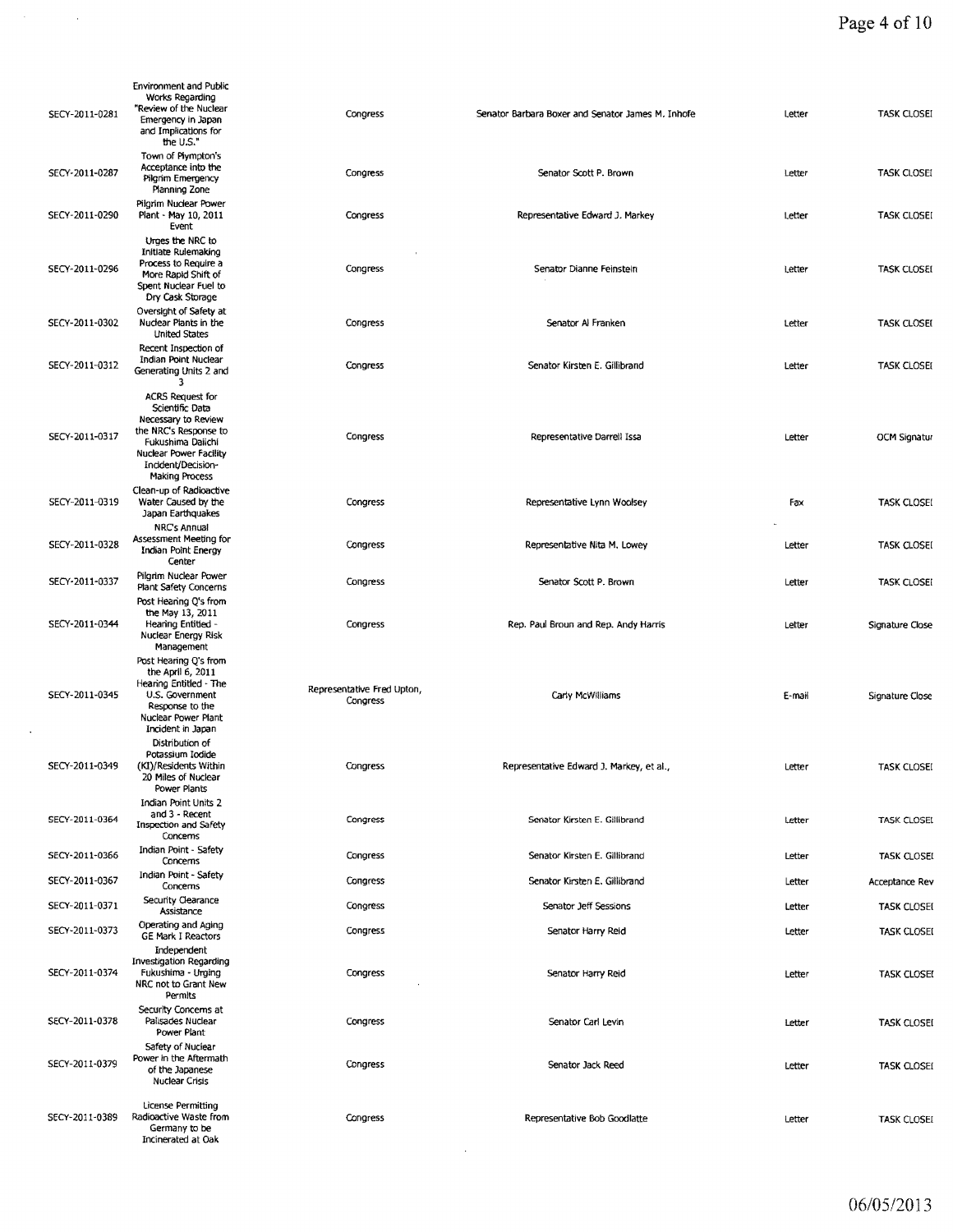| SECY-2011-0390 | Ridge, Tennessee<br>June 2011 GAO Report<br>entitled, "Nuclear<br>Regulatory<br>Commission, Oversight<br>of Underground Piping<br>Systems<br>Commensurate with<br>Risk, but Proactive<br>Measures Could Help<br>Address Future Leaks" | Congress | Representative Jon Runyan                         | Letter | <b>TASK CLOSEI</b> |
|----------------|---------------------------------------------------------------------------------------------------------------------------------------------------------------------------------------------------------------------------------------|----------|---------------------------------------------------|--------|--------------------|
| SECY-2011-0392 | <b>Constituent Concerns</b><br>re: Radiation/Medical<br>Event                                                                                                                                                                         | Congress | Senator John McCain                               | Letter | <b>TASK CLOSEI</b> |
| SECY-2011-0400 | Nuclear Accident<br>Notifications for<br>Braidwood, Dresden,<br>and LaSalle Stations                                                                                                                                                  | Congress | Senator Mark Kirk                                 | Letter | <b>TASK CLOSEI</b> |
| SECY-2011-0401 | Possible Strike of the<br>International<br>Brotherhood of<br>Electrical Workers Local<br>97 at Nine Mile Point                                                                                                                        | Congress | Senator Kirsten Gillibrand                        | Letter | <b>TASK CLOSEI</b> |
| SECY-2011-0403 | Decision-Making<br>Process Related to the<br>Pending License<br>Application for<br>Construction of a High-<br>Level Waste Repository<br>at Yucca Mountain                                                                             | Congress | Rep. Fred Upton, Rep. John Shimkus                | Letter | <b>TASK CLOSEI</b> |
| SECY-2011-0404 | Comparison of U.S.<br>Regulatory<br>Requirements with<br>Those in Japan                                                                                                                                                               | Congress | Senator James Inhofe                              | Letter | Assign OEDO Seci   |
| SECY-2011-0405 | Rulemaking on Design<br>Certifications for the<br>Westinghouse AP1000                                                                                                                                                                 | Congress | Representative Jason Altmire, et al.              | Letter | <b>TASK CLOSEI</b> |
| SECY-2011-0408 | Constituent's Concern<br>re: Possible<br>Contaminated Property<br>Due to Buried Waste                                                                                                                                                 | Congress | Representative Kathy Hochul                       | Letter | Process Task Assi  |
| SECY-2011-0411 | <b>NRC Safety</b><br>Requirements for<br>Reactors Granted<br><b>Construction Permits</b><br>Prior to 1971                                                                                                                             | Congress | Representative Edward Markey                      | Letter | <b>TASK CLOSEI</b> |
| SECY-2011-0413 | Status Update on<br>Events at Dresden<br>Generating Station                                                                                                                                                                           | Congress | Representative Bobby L. Rush                      | Letter | <b>TASK CLOSEI</b> |
| SECY-2011-0421 | Recommendations for<br><b>Enhancing Reactor</b><br>Safety in the 21st<br>Century: The Near-<br>Term Task Force<br>Review of Insights from<br>the Fukushima Dai-Ichi<br>Accident - Process of<br>Review                                | Congress | Representative Fred Upton, et al.                 | Letter | OCM Signatur       |
| SECY-2011-0430 | Indian Point Safety<br>Concerns                                                                                                                                                                                                       | Congress | Representative Nita M. Lowey                      | Letter | OCM Signatur       |
| SECY-2011-0433 | Caivert Cliffs                                                                                                                                                                                                                        | Congress | Benjamin Cook                                     | E-mail | <b>TASK CLOSEI</b> |
| SECY-2011-0442 | Safety Concerns with<br>Westinghouse AP1000<br>Nuclear Reactor Design                                                                                                                                                                 | Congress | Representative Edward J. Markey                   | Letter | <b>TASK CLOSEI</b> |
| SECY-2011-0455 | Post Hearing Questions<br>from the June 16, 2011<br>Oversight Hearing on<br>the NRC's Preliminary<br>Results of the Nuclear<br>Safety Review in the<br>U.S. Following Events<br>at Fukushima Daiichi                                  | Congress | Senator Barbara Boxer and Senator James M. Inhofe | Letter | <b>TASK CLOSEI</b> |
| SECY-2011-0457 | Exelon Generation<br>Company, LLC - Peach<br>Bottom Units 2 and 3 -<br>Environmental<br>Assessment and<br>Finding of No<br>Significant Impact                                                                                         | Congress | Senator Robert Casey                              | E-mail | <b>TASK CLOSEI</b> |
| SECY-2011-0459 | Safety Concerns at<br>Nuclear Power Plants                                                                                                                                                                                            | Congress | Senator Richard G. Lugar                          | Letter | <b>TASK CLOSEI</b> |
| SECY-2011-0460 | Safety Concerns at Fort<br>Calhoun Nuclear Power<br>Plant                                                                                                                                                                             | Congress | Senator Herb Kohl                                 | Letter | <b>TASK CLOSE!</b> |
| SECY-2011-0461 | Pa'ina Hawall LLC                                                                                                                                                                                                                     | Congress | Representative Colleen Hanabusa                   | Letter | <b>TASK CLOSE(</b> |
| SECY-2011-0463 | Nuclear Waste Dump<br>Sites in Utah                                                                                                                                                                                                   | Congress | Senator Harry Reid                                | Letter | <b>TASK CLOSEI</b> |
|                |                                                                                                                                                                                                                                       |          |                                                   |        |                    |

 $\label{eq:2} \frac{1}{\sqrt{2}}\int_{\mathbb{R}^3} \left|\frac{d\mathbf{x}}{d\mathbf{x}}\right|^2 \, d\mathbf{x} \, d\mathbf{x} \, d\mathbf{x} \, d\mathbf{x} \, d\mathbf{x} \, d\mathbf{x} \, d\mathbf{x} \, d\mathbf{x} \, d\mathbf{x} \, d\mathbf{x} \, d\mathbf{x} \, d\mathbf{x} \, d\mathbf{x} \, d\mathbf{x} \, d\mathbf{x} \, d\mathbf{x} \, d\mathbf{x} \, d\mathbf{x} \, d\mathbf{x} \, d\mathbf{x} \, d\mathbf{x} \$ 

Safeguarding Nuclear

 $\label{eq:1} \mathcal{R} = \mathcal{R} \left( \mathcal{R} \right) \left( \mathcal{R} \right)$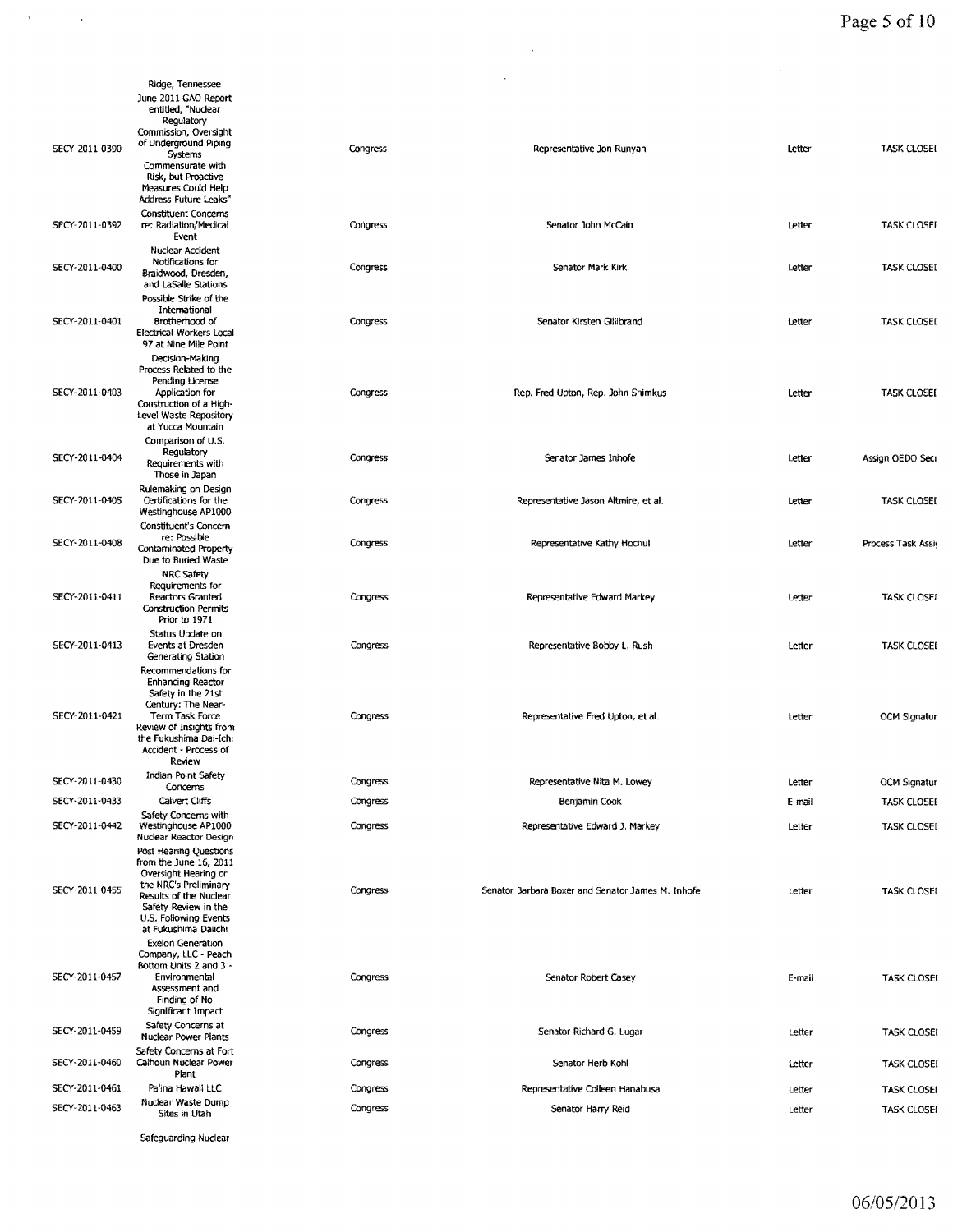| SECY-2011-0468 | Reactors from Natural<br>and Manmade<br>Disasters and                                                                                                                                                              | Congress | Representative Roscoe G. Bartlett               | Letter | OCM Signatur        |
|----------------|--------------------------------------------------------------------------------------------------------------------------------------------------------------------------------------------------------------------|----------|-------------------------------------------------|--------|---------------------|
| SECY-2011-0472 | Electromagnetic Pulse<br>(EMP)<br>Blue Ribbon<br>Commission - Storage                                                                                                                                              | Congress | Senator Ron Johnson                             | E-mail | <b>TASK CLOSEI</b>  |
|                | of Nuclear Waste<br>Proper Maintenance of                                                                                                                                                                          |          |                                                 |        |                     |
| SECY-2011-0484 | Emergency Diesel and<br><b>Battery Generators</b><br>Drinking Water Threat -                                                                                                                                       | Congress | Representative Edward J. Markey                 | Letter | OCM Signatur        |
| SECY-2011-0485 | Limerick Nuclear Power<br>Plant                                                                                                                                                                                    | Congress | Representative Jim Gerlach                      | E-mail | <b>TASK CLOSEI</b>  |
| SECY-2011-0491 | Reevaluate and<br>Upgrade Protection<br>Against Hurricanes and<br>Other Extreme Weather<br>Events at Nuclear<br>Power Plants/Near-<br>Term Task Force<br>Report on Fukushima                                       | Congress | Representative Edward J. Markey                 | Letter | <b>TASK CLOSEI</b>  |
| SECY-2011-0492 | Safety from Threats<br>Posed by Nuclear<br>Facilities Following a<br>Natural Disaster                                                                                                                              | Congress | Seriator Barbara Boxer                          | Letter | TASK CLOSEI         |
| SECY-2011-0493 | Compliance with<br>Seismic Safety<br>Specifications for North<br>Anna                                                                                                                                              | Congress | Representative Edward J. Markey                 | Letter | <b>ACS Closeoul</b> |
| SECY-2011-0497 | Lincoln University<br>Application to the<br>Nuclear Regulatory<br><b>Commission's Minority</b><br>Serving Institutions<br>Program                                                                                  | Congress | Senator Robert P. Casey, Jr.                    | Letter | TASK CLOSEI         |
| SECY-2011-0507 | Post Hearing Questions<br>from the April 6, 2011<br>Hearing on Review of<br>the Nuclear Incident in<br>Japan                                                                                                       | Congress | Representative Cliff Stearns                    | Letter | <b>TASK CLOSEI</b>  |
| SECY-2011-0508 | Post Hearing Questions<br>from the April 6, 2011<br>Hearing on Review of<br>the Nuclear Incident in<br>Japan                                                                                                       | Congress | Representative Cliff Stearns                    | Letter | Signature Close     |
| SECY-2011-0514 | Regulation<br>Identification Number<br>(RULE) Flexibility on<br>Relicensing Terms -<br>Indian Point                                                                                                                | Congress | Representative Nita M. Lowey                    | Letter | <b>TASK CLOSEI</b>  |
| SECY-2011-0515 | Relicensing of Indian<br>Point                                                                                                                                                                                     | Congress | Representative Nita M. Lowey                    | Letter | <b>TASK CLOSEI</b>  |
| SECY-2011-0526 | Constituent's Concern<br>re: Boiling Water<br>Reactors                                                                                                                                                             | Congress | Senator Jeff Bingaman                           | Letter | <b>TASK CLOSEI</b>  |
| SECY-2011-0547 | Operating License for<br>Construction at Vogtie                                                                                                                                                                    | Congress | Senator Jim DeMint                              | Letter | OEDO Signature CI   |
| SECY-2011-0556 | Safe Operation of the<br>Davis-Besse Nuclear<br>Power Plant                                                                                                                                                        | Congress | Representative Edward J. Markey                 | Letter | Management Re       |
| SECY-2011-0564 | The Nuclear Regulatory<br>Commission's<br>Regulations and<br><b>Expectations Related to</b><br>Licensees' Statements<br>to the Media and Other<br>Members of the Public -<br>Entergy Nuclear and<br>Vermont Yankee | Congress | Representative Edward J. Markey                 | Letter | OCM Signatur        |
| SECY-2011-0567 | Post Hearing Questions<br>from the October 6,<br>2011 Oversight Hearing<br>on Federal Actions to<br>Clean Up<br>Contamination from<br>Uranium Mining and<br>Milling Operations<br>Post Hearing Questions           | Congress | Senator Barbara Boxer & Senator James M. Inhofe | Letter | Process Task Assir  |
| SECY-2011-0568 | from the August 2,<br>2011 Hearing on<br>Review of the NRC's<br>Near-Term Task Force<br>Recommendations for<br>Enhancing Reactor<br>Safety in the 21st<br>Century                                                  | Congress | Senator Barbara Boxer, Senator James M. Inhofe  | Letter | TASK CLOSEI         |
| SECY-2011-0569 | Distribution of Bad<br>Data in the Nuclear                                                                                                                                                                         | Congress | Senator Richard G. Lugar                        | Letter | OEDO Signature CI   |

 $\hat{f}(\hat{f})$  and  $\hat{f}(\hat{f})$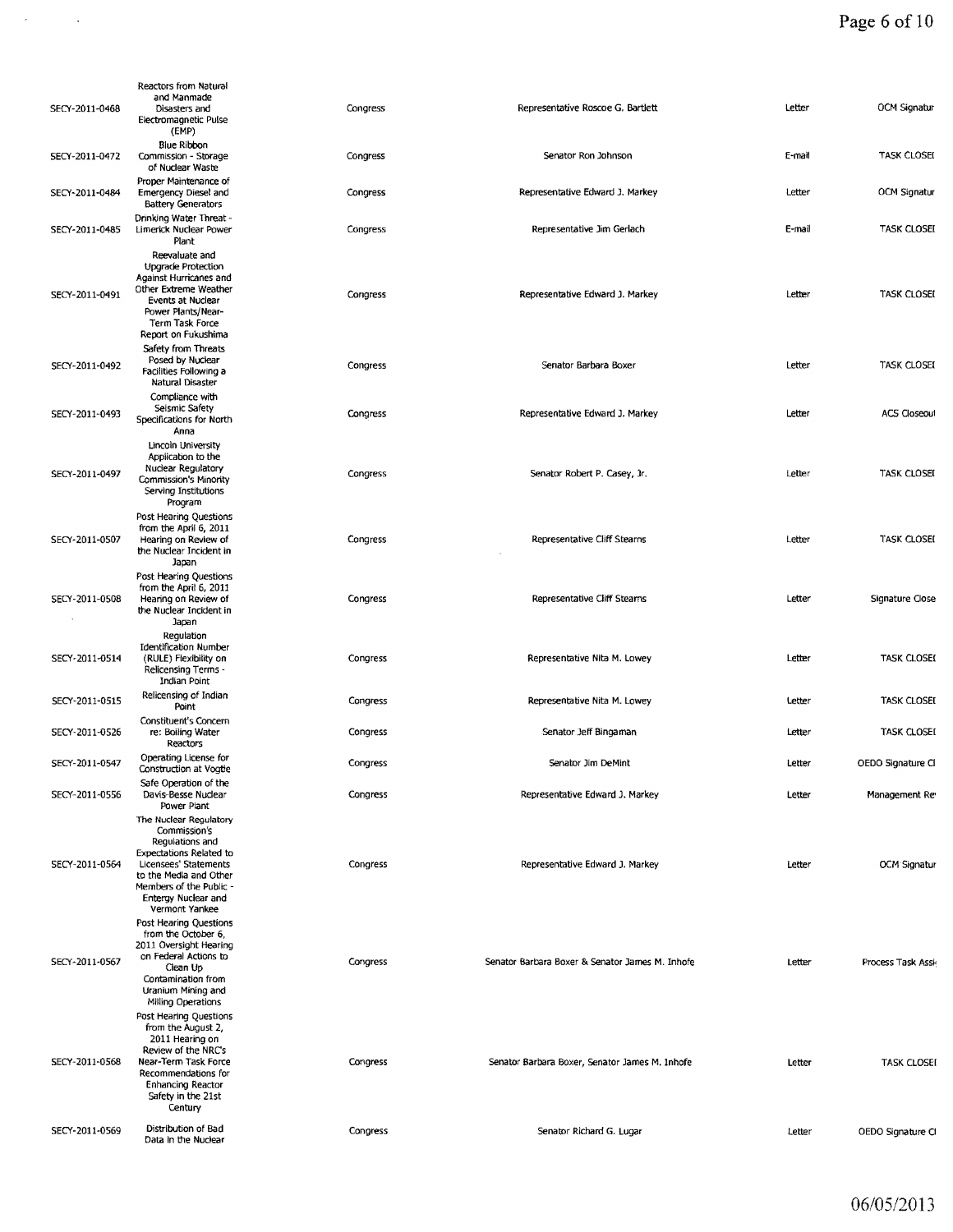|                | Industry                                                                                                                                                                                                            |          |                                                   |        |                    |
|----------------|---------------------------------------------------------------------------------------------------------------------------------------------------------------------------------------------------------------------|----------|---------------------------------------------------|--------|--------------------|
| SECY-2011-0582 | National Research<br>Universal (NRU) Tests -<br>TRAC/RELAP Advanced<br>Computational Engine<br>(TRACE) Predictions -<br>Code Development<br>Program                                                                 | Congress | Senator James E. Risch                            | Letter | <b>TASK CLOSEI</b> |
| SECY-2011-0631 | Cracks in the Concrete<br>Wall of the Shield<br>Building of the Davis-<br>Besse Nuclear Power<br>Plant                                                                                                              | Congress | Representative Dennis J. Kucinich                 | Letter | <b>TASK CLOSEI</b> |
| SECY-2011-0635 | Seabrook<br>Recent Results of                                                                                                                                                                                       | Congress | Senator Jeanee Shaheen                            | Letter | OEDO Signature CI  |
| SECY-2011-0639 | Nuclear Regulatory<br>Commission<br>Investigation of<br>Palisades Shutdown                                                                                                                                          | Congress | Representative Edward J. Markey                   | Letter | <b>TASK CLOSEI</b> |
| SECY-2011-0640 | Dissolution of Concrete<br>in Safety Related<br>Systems at Nuclear<br>Power Plants                                                                                                                                  | Congress | Rep. Edward J. Markey and Rep. John F. Tierney    | Letter | <b>TASK CLOSEI</b> |
| SECY-2011-0654 | Current Environment at<br>the NRC and<br>Management<br>Commitment to its<br>Values and Culture<br>Clarification re:                                                                                                 | Congress | Representative Darrell Issa                       | Letter | <b>TASK CLOSEI</b> |
| SECY-2011-0672 | National Research<br>Universal (NRU) Tests<br>Discussed in the<br>12/06/11 Ltr to Senator<br>Risch                                                                                                                  | Congress | Senator James E. Risch                            | Letter | <b>TASK CLOSEI</b> |
| SECY-2011-0676 | New Power Plant in<br>Alabama                                                                                                                                                                                       | Congress | Senator Harry Reid                                | Letter | <b>TASK CLOSEI</b> |
| SECY-2012-0001 | Retention of the<br>Intellectual<br>Expertise/Preservation<br>of the Scientific<br>Information and<br>Records During the<br>Consideration of Yucca<br>Mountain as a<br>Geological Waste                             | Congress | Senator Mark Kirk, et al.                         | Letter | <b>TASK CLOSEI</b> |
| SECY-2012-0027 | Repository<br>Post Hearing Questions<br>from the December 14,<br>2011 Hearing Entitled<br>"The Leadership of the<br>Nuclear Regulatory<br>Commission"<br>Testing of Water Steam                                     | Congress | Representative Darrell Issa                       | Letter | Process Task Assir |
| SECY-2012-0060 | per PRM 50-76 -<br>Clarification of<br>Information Received<br>in 12/6/11 Response                                                                                                                                  | Congress | Senator James E. Risch                            | Letter | <b>TASK CLOSEI</b> |
| SECY-2012-0072 | St. Lucie Nuclear Power<br>Plant                                                                                                                                                                                    | Congress | Senator Bill Nelson                               | Letter | TASK CLOSEI        |
| SECY-2012-0073 | San Onofre Nuclear<br>Generating Station<br>Safety Issues                                                                                                                                                           | Congress | Barbara Boxer                                     | Letter | <b>TASK CLOSEI</b> |
| SECY-2012-0077 | Post Hearing Questions<br>from the December 15,<br>2011 Hearing on<br>Review of the NRC's<br>Near-Term Task Force<br>Recommendations for<br><b>Enhancing Reactor</b><br>Safety in the 21st<br>Century               | Congress | Senator Barbara Boxer and Senator James M. Inhofe | Letter | Process Task Assi  |
| SECY-2012-0086 | Safety and Security of<br>United States Nuclear<br>Power Plants and<br>Ongoing Review of<br>Processes and<br>Regulations of the<br>United States Plants<br>Following the Accident<br>at Fukushima Dai-ichi<br>Plant | Congress | Representative Brad Sherman                       | Letter | <b>TASK CLOSEI</b> |
| SECY-2012-0096 | Urges NRC Not to<br>Relicense the Pilgrim<br>Nuclear Power Station<br>Until All Legal<br>Requirements<br>Stipulated by the<br><b>Endangered Species</b><br>Act Have Been Met                                        | Congress | Representative Edward J. Markey                   | Letter | <b>TASK CLOSEI</b> |

 $\mathcal{A}^{\text{max}}_{\text{max}}$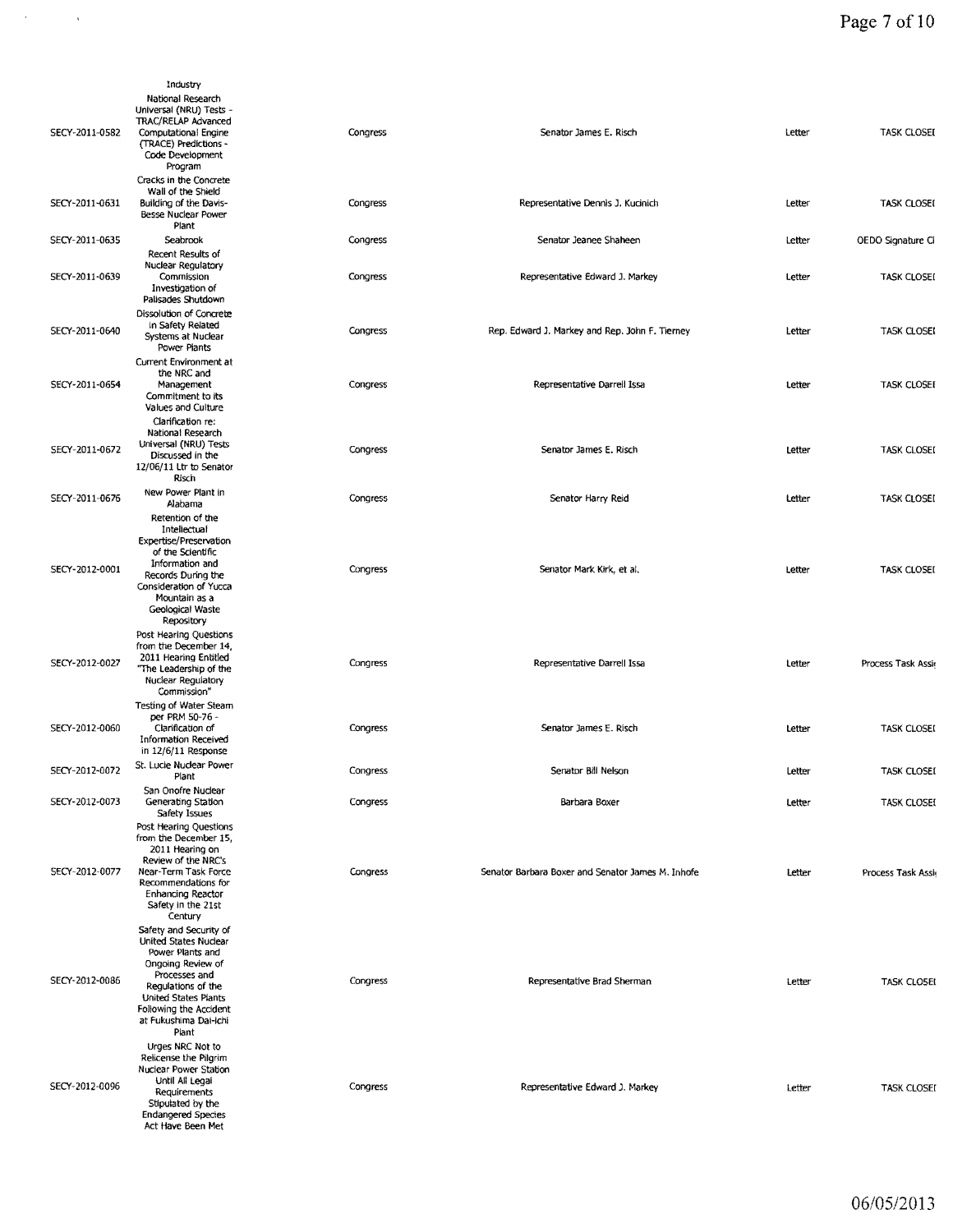| SECY-2012-0097 | Turkey Point Nuclear<br>Plant's Ability to<br>Withstand and Respond<br>to Possible Disaster                                                                                                                                      | Congress | Representative Ibeana Ros-Lehtinen                 | Letter | <b>TASK CLOSEI</b>  |
|----------------|----------------------------------------------------------------------------------------------------------------------------------------------------------------------------------------------------------------------------------|----------|----------------------------------------------------|--------|---------------------|
| SECY-2012-0122 | Post-Hearing Questions<br>from the House<br>Appropriations<br>Subcommittee on<br>Energy and Water<br>Hearing of March 7,<br>2012                                                                                                 | Congress | Representative Harold Rogers                       | E-mail | <b>TASK CLOSEI</b>  |
| SECY-2012-0127 | Concerns about<br>Evacuation Plans for<br>Impacts of a<br>Fukushima-Level<br>Accident at Indian<br>Point                                                                                                                         | Congress | Representative Nita M. Lowey                       | Letter | <b>TASK CLOSEI</b>  |
| SECY-2012-0128 | Request for Automated<br>Dose History Report                                                                                                                                                                                     | Congress | Representative Jared Polis                         | Letter | <b>TASK CLOSEI</b>  |
| SECY-2012-0130 | Personnel Matters<br>Regulations and                                                                                                                                                                                             | Congress | Senator Barbara Mikulski                           | Letter | <b>TASK CLOSE(</b>  |
| SECY-2012-0131 | Policies to Undertake<br>Safety and Other<br><b>Improvements by NRC</b><br>Licensees as Part of<br>License Extension<br>Proceedings<br>Evacuation Plans and                                                                      | Congress | Representative Edward J. Markey                    | Letter | <b>TASK CLOSEI</b>  |
| SECY-2012-0132 | Medical<br>Countermeasures in<br>the Event of a Nuclear<br>Disaster                                                                                                                                                              | Congress | Representative Gus Bilirakis                       | Letter | <b>TASK CLOSEI</b>  |
| SECY-2012-0133 | Evacuation Plans and<br>Medical<br>Countermeasures in<br>the Event of a Nuclear<br>Disaster                                                                                                                                      | Congress | Representative Gus Bilirakis                       | Letter | OEDO Signature Cl   |
| SECY-2012-0140 | Near Term Task Force<br>Addressing Lessons<br>Learned from<br>Fukushima -<br>Implementation of<br>Recommendations                                                                                                                | Congress | Senator Dianne Feinstein                           | Letter | <b>TASK CLOSE!</b>  |
| SECY-2012-0147 | Seabrook Nuclear<br>Station                                                                                                                                                                                                      | Congress | Senator Kelly A. Ayotte                            | Letter | <b>TASK CLOSE!</b>  |
| SECY-2012-0159 | Post Hearing Questions<br>from the March 15,<br>2012 Hearing on<br>Lessons from<br>Fukushima One Year<br>Later - NRC's<br>Implementation of<br>Recommendations for<br>Enhancing Nuclear<br>Reactor Safety in the<br>21st Century | Congress | Senator Barbara Boxer and Senator James M. Inhofe  | Letter | Process Task Assir  |
| SECY-2012-0176 | <b>Emergency Evacuation</b><br>Plans of Nuclear Power<br>Plants Located in<br>Pennsylvania                                                                                                                                       | Congress | Senator Robert P. Casey, Jr.                       | Letter | <b>TASK CLOSE!</b>  |
| SECY-2012-0178 | Safety Issues at<br>Seabrook Nuclear<br>Power Plant                                                                                                                                                                              | Congress | Senator John F. Kerry                              | E-mail | <b>OCM Signatur</b> |
| SECY-2012-0181 | United States Power<br>Plants in Comparison to<br>Japan's Fukushima Dai-<br>ichi                                                                                                                                                 | Congress | Senator Richard G. Lugar                           | Letter | <b>TASK CLOSEI</b>  |
| SECY-2012-0195 | Seabrook Nuclear<br>Power Plant -<br>Degradation of<br>Concrete                                                                                                                                                                  | Congress | Representatives Edward J. Markey & John F. Tierney | Letter | TASK CLOSEI         |
| SECY-2012-0205 | Nuclear Regulatory<br>Commission Letter to<br>the Colorado<br>Department of Public<br>Health and the<br>Environment (CDPHE) -<br>Clarification                                                                                   | Congress | Representative Scott R. Tipton                     | Letter | TASK CLOSEI         |
| SECY-2012-0209 | <b>Emergency Evacuation</b><br>Plans of Nuclear Power<br>Plants Located in<br>Pennsylvania                                                                                                                                       | Congress | Senator Robert P. Casey, Jr.                       | Letter | <b>TASK CLOSEI</b>  |
| SECY-2012-0210 | St. Lucie Nuclear Power<br>Plant                                                                                                                                                                                                 | Congress | Senator Bill Nelson                                | Letter | TASK CLOSEI         |
| SECY-2012-0218 | The Nuclear Regulatory<br>Commission's<br>Processes to Ensure<br>Employees are Free to<br>Raise Concerns without                                                                                                                 | Congress | Representative Fred Upton, et al.                  | Letter | <b>TASK CLOSEI</b>  |

 $\hat{\mathcal{A}}$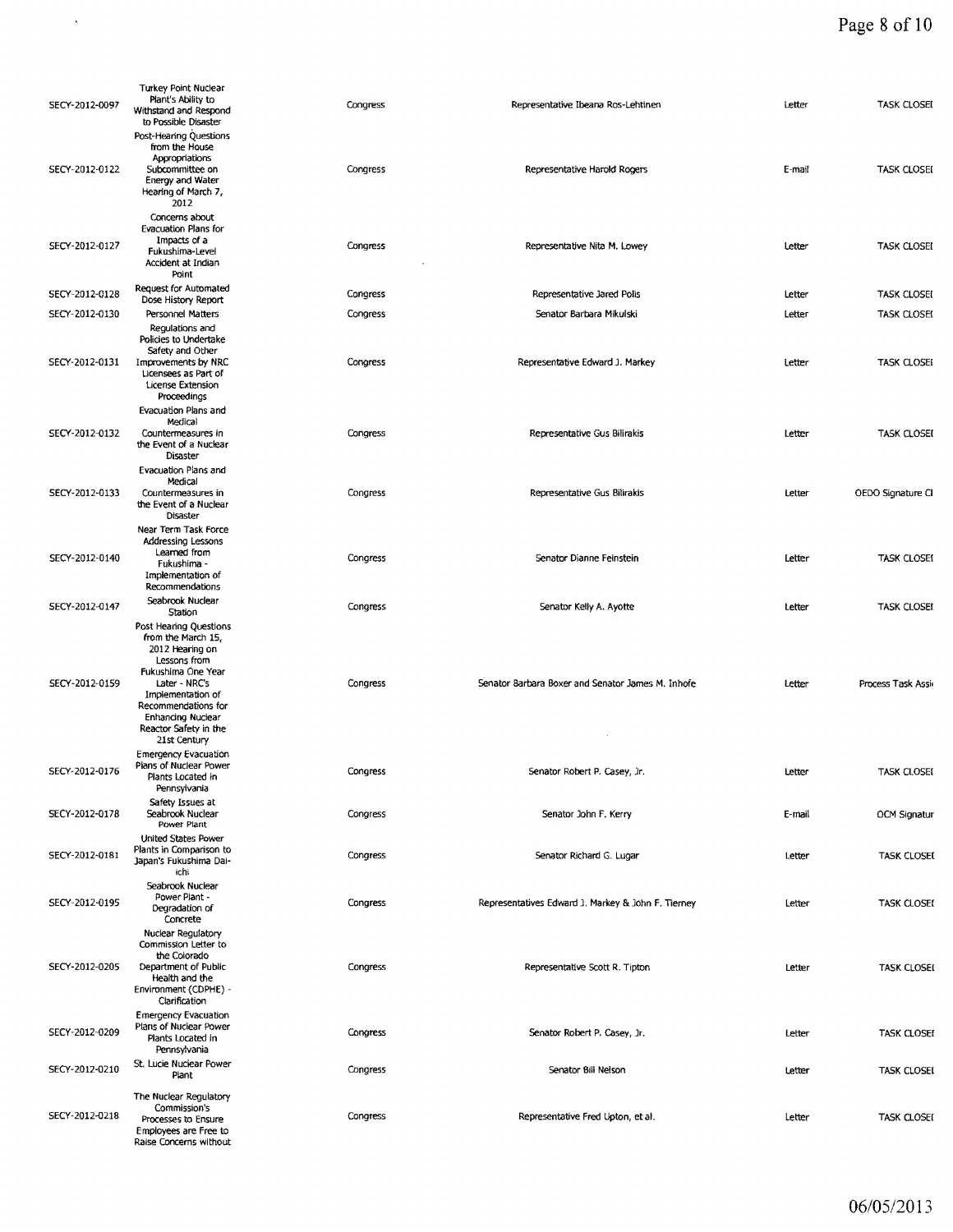|                | Fear of Reprisal                                                                                                                                                                                   |          |                                                            |        |                    |
|----------------|----------------------------------------------------------------------------------------------------------------------------------------------------------------------------------------------------|----------|------------------------------------------------------------|--------|--------------------|
| SECY-2012-0219 | Assessment of the<br><b>Current Conditions at</b><br>the Fukushima Dai-ichi<br>Site                                                                                                                | Congress | Senator Dianne Feinstein                                   | Letter | <b>TASK CLOSEI</b> |
| SECY-2012-0230 | Committee on<br>Government Reform's<br>Investigation into<br>Agency Spending on<br>Conferences                                                                                                     | Congress | Representative Darrell Issa                                | Letter | New EDATS Ta       |
| SECY-2012-0231 | Committee on<br>Government Reform's<br>Investigation into<br>Agency Spending on<br>Conferences                                                                                                     | Congress | Representative Darrell Issa                                | Letter | <b>TASK CLOSEI</b> |
| SECY-2012-0232 | National Technology<br>Transfer and<br>Advancement Act of<br>1995                                                                                                                                  | Congress | Senator Mark Udall                                         | Letter | <b>TASK CLOSEI</b> |
| SECY-2012-0240 | GAO Report - Nuclear<br>Regulation: Nuclear<br>Regulatory<br>Commission's Oversight<br>of Nuclear Power<br>Reactors'<br>Decommissioning<br>Funds Could be Further<br>Strengthened (GAO-12-<br>0258 | Congress | Representative Edward J. Markey                            | Letter | <b>TASK CLOSEI</b> |
| SECY-2012-0241 | Allegations from Region<br>IV Employees                                                                                                                                                            | Congress | Representative Edward J. Markey                            | Letter | <b>TASK CLOSEI</b> |
| SECY-2012-0242 | Committee on<br>Government Reform's<br>Investigation into<br>Agency Spending on<br>Conferences                                                                                                     | Congress | Representative Darrell E. Issa                             | Letter | <b>TASK CLOSEI</b> |
| SECY-2012-0243 | Request for Documents<br>Related to the Safety of<br>San Onofre Nuclear<br>Generating Station                                                                                                      | Congress | Senator Barbara Boxer                                      | Letter | <b>TASK CLOSEI</b> |
| SECY-2012-0247 | Publish Radiological<br>Monitoring Data from<br>Commercial Nuclear<br>Power Plants                                                                                                                 | Congress | Senator Dianne Feinstein                                   | Letter | <b>TASK CLOSEI</b> |
| SECY-2012-0250 | Funding Opportunity<br>No: SBCR-FN-0511-<br>MSIP02 - Annual<br>Summer Camps and<br>Internships                                                                                                     | Congress | Representative James E. Clyburn                            | Letter | Process Task Assir |
| SECY-2012-0256 | Establishing Policies for<br>Addressing Domestic<br>Violence in the Federal<br>Workforce                                                                                                           | Congress | President Barrack Obama                                    | Memo   | <b>TASK CLOSE(</b> |
| SECY-2012-0257 | Establishing Policies for<br><b>Addressing Domestic</b><br>Violence in the Federal<br>Workforce                                                                                                    | Congress | President Barrack Obama                                    | Memo   | Process Task Assir |
| SECY-2012-0258 | Establishing Policies for<br><b>Addressing Domestic</b><br>Violence in the Federal<br>Workforce                                                                                                    | Congress | President Barrack Obama                                    | Memo   | Process Task Assi  |
| SECY-2012-0270 | Request that the<br>Nuclear Regulatory<br>Commission Deny<br>Staff's Request to Re-<br>License the Pilgrim<br>Nuclear Power Plant                                                                  | Congress | Representative Edward J. Markey                            | Letter | <b>TASK CLOSEI</b> |
| SECY-2012-0279 | Safety Issues with<br>Palisades Nuclear<br>Power Plant                                                                                                                                             | Congress | Senator Debbie Stabenow                                    | Letter | TASK CLOSEI        |
| SECY-2012-0280 | Restart of San Onofre<br>Nuclear Generating<br>Station (SONGS)<br>Need to Include a                                                                                                                | Congress | Senator Dianne Feinstein                                   | Letter | <b>TASK CLOSEI</b> |
| SECY-2012-0297 | Nonproliferation<br>Assessment as Part of<br>the Nuclear Regulatory<br><b>Commission's Process</b><br>for Evaluating License<br>Applications                                                       | Congress | Rep. Jeff Fortenberry/Rep. Gerry Connolly/Rep. Devin Nunes | Letter | <b>TASK CLOSEI</b> |
| SECY-2012-0300 | GAO Recommendation<br>Regarding Risk<br>Analyses for Nuclear<br>Plants                                                                                                                             | Congress | Senator Dianne Feinstein                                   | Letter | <b>TASK CLOSEI</b> |
| SECY-2012-0302 | Safety of the 23 Mark I<br><b>Boiling Water Reactors</b><br>Current Operating in<br>the United States -<br>White House Referral                                                                    | Congress | Representative Howard L. Berman                            | Letter | <b>TASK CLOSE!</b> |

 $\label{eq:2.1} \frac{1}{\sqrt{2}}\int_{\mathbb{R}^{2}}\frac{1}{\sqrt{2}}\left(\frac{1}{\sqrt{2}}\right)^{2}dx\leq\frac{1}{\sqrt{2}}\int_{\mathbb{R}^{2}}\frac{1}{\sqrt{2}}dx$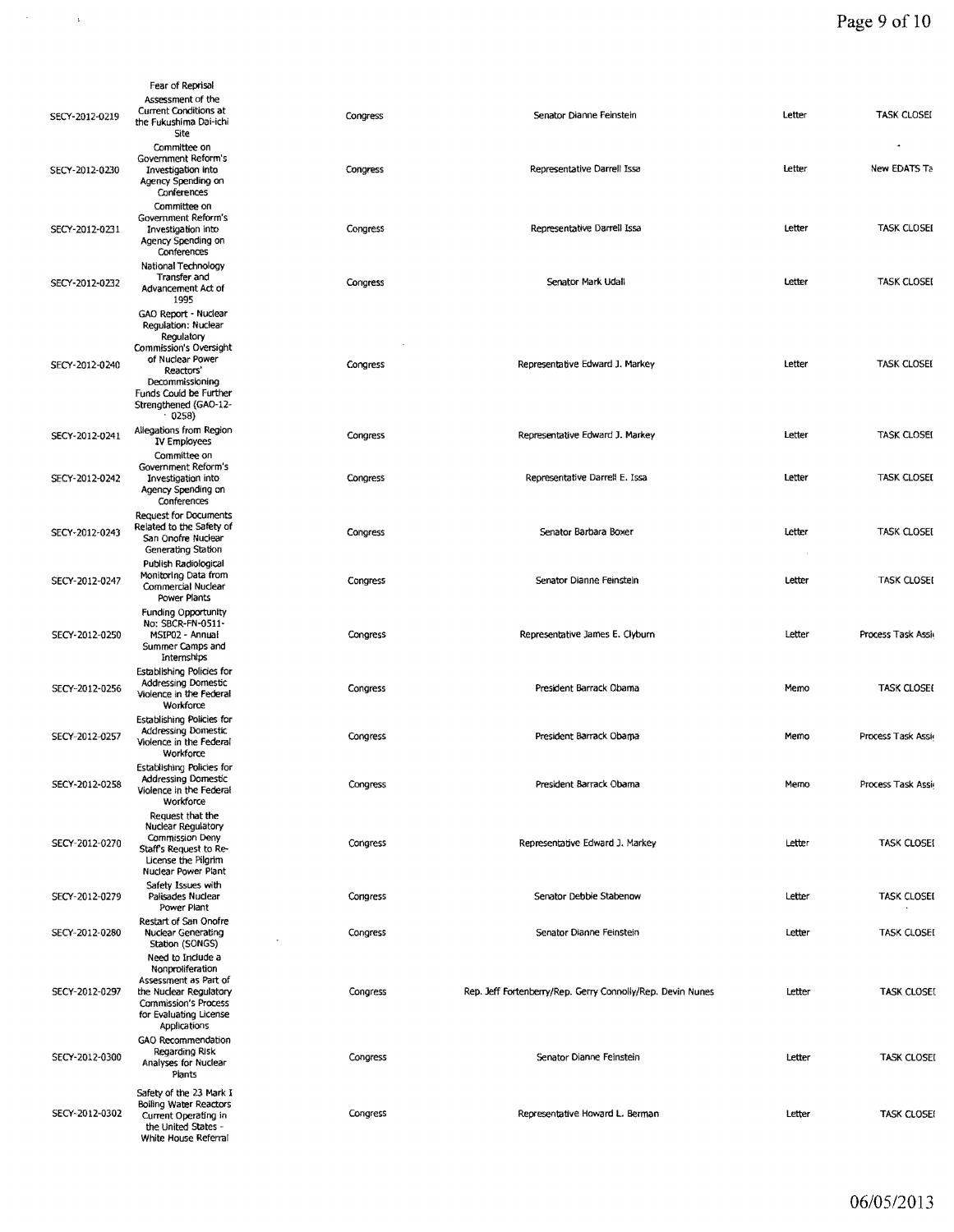### Page **10** of 10

|                | WH1082296                                                                                                                   |          |                                                  |        |                     |
|----------------|-----------------------------------------------------------------------------------------------------------------------------|----------|--------------------------------------------------|--------|---------------------|
| SECY-2012-0303 | Allegations from Region<br><b>IV Employees</b>                                                                              | Congress | Representative Edward J. Markey                  | Letter | <b>OCM Signatur</b> |
| SECY-2012-0309 | Consideration of<br>Implementation of<br><b>Filtered Vents</b>                                                              | Congress | Senator Robert Menendez                          | Letter | <b>TASK CLOSEI</b>  |
| SECY-2012-0310 | Concerns about Current<br><b>Emergency Response</b><br>capabilities at Pilgrim<br>Nuclear Generating<br>Station             | Congress | Representative Edward Markey                     | Letter | <b>TASK CLOSEL</b>  |
| SECY-2012-0320 | Constituent Request for<br>Independent<br>Investigation of<br>Allegations of<br>Retaliation Against NRC<br>Staff            | Congress | Senator Harry Reid                               | Letter | <b>TASK CLOSE!</b>  |
| SECY-2012-0322 | <b>Constituent Concerns</b><br>about NRC Practices<br>Regarding the Safety of<br>Nuclear Power Plants -<br>North Anna       | Congress | Representative J. Randy Forbes                   | Letter | <b>TASK CLOSE!</b>  |
| SECY-2012-0330 | Shutdown of Palisades<br>Nuclear Power Plant -<br>Leak in Water Storage<br>Tank                                             | Congress | Representative Edward J. Markey                  | Letter | <b>TASK CLOSEL</b>  |
| SECY-2012-0332 | Operations of Limerick<br>Nuclear Power Plant                                                                               | Congress | Scott Savett of Representative Jim Gerlach Staff | E-mail | <b>TASK CLOSEI</b>  |
| SECY-2012-0338 | Water Levels Controlled<br>by Peach Bottom                                                                                  | Congress | Representative Joseph R. Pitts                   | Letter | <b>TASK CLOSEI</b>  |
| SECY-2012-0341 | Safety of Our Aging<br>Nuclear Power Plants<br>with Focus on Oyster<br>Creek                                                | Congress | Senator Robert Menendez                          | Letter | <b>TASK CLOSE!</b>  |
| SECY-2012-0357 | Vogtle Safety Concerns                                                                                                      | Congress | Representative Tim Scott                         | Letter | <b>TASK CLOSEI</b>  |
| SECY-2012-0358 | Proposed Pinon Creek<br>Uranium Mill                                                                                        | Congress | Senator Mark E. Udall                            | Letter | <b>TASK CLOSE!</b>  |
| SECY-2012-0359 | Prposed Pinon Ridge<br>Uranium Mill                                                                                         | Congress | Senator Mark E. Udall                            | Letter | <b>TASK CLOSE!</b>  |
| SECY-2012-0393 | <b>Emergency Response</b><br>Capability at the Pilgrim<br>Nuclear Generating<br>Station During Labor<br>Dispute             | Congress | Rep. Edward J. Markey/Rep. Bill Keating          | Letter | <b>OCM Signatur</b> |
| SECY-2012-0404 | North Anna Plant Units<br>1 and 2 Structural<br>Capability                                                                  | Congress | Representative J. Randy Forbes                   | Letter | <b>TASK CLOSE!</b>  |
| SECY-2012-0433 | <b>Constituent Concerns</b><br>Regarding NRC and<br>Dominion Activity<br>Handling North Anna<br>Following the<br>Earthquake | Congress | Senator Mark Warner                              | Letter | <b>TASK CLOSEI</b>  |

 $\mathcal{L}^{\text{max}}_{\text{max}}$  and  $\mathcal{L}^{\text{max}}_{\text{max}}$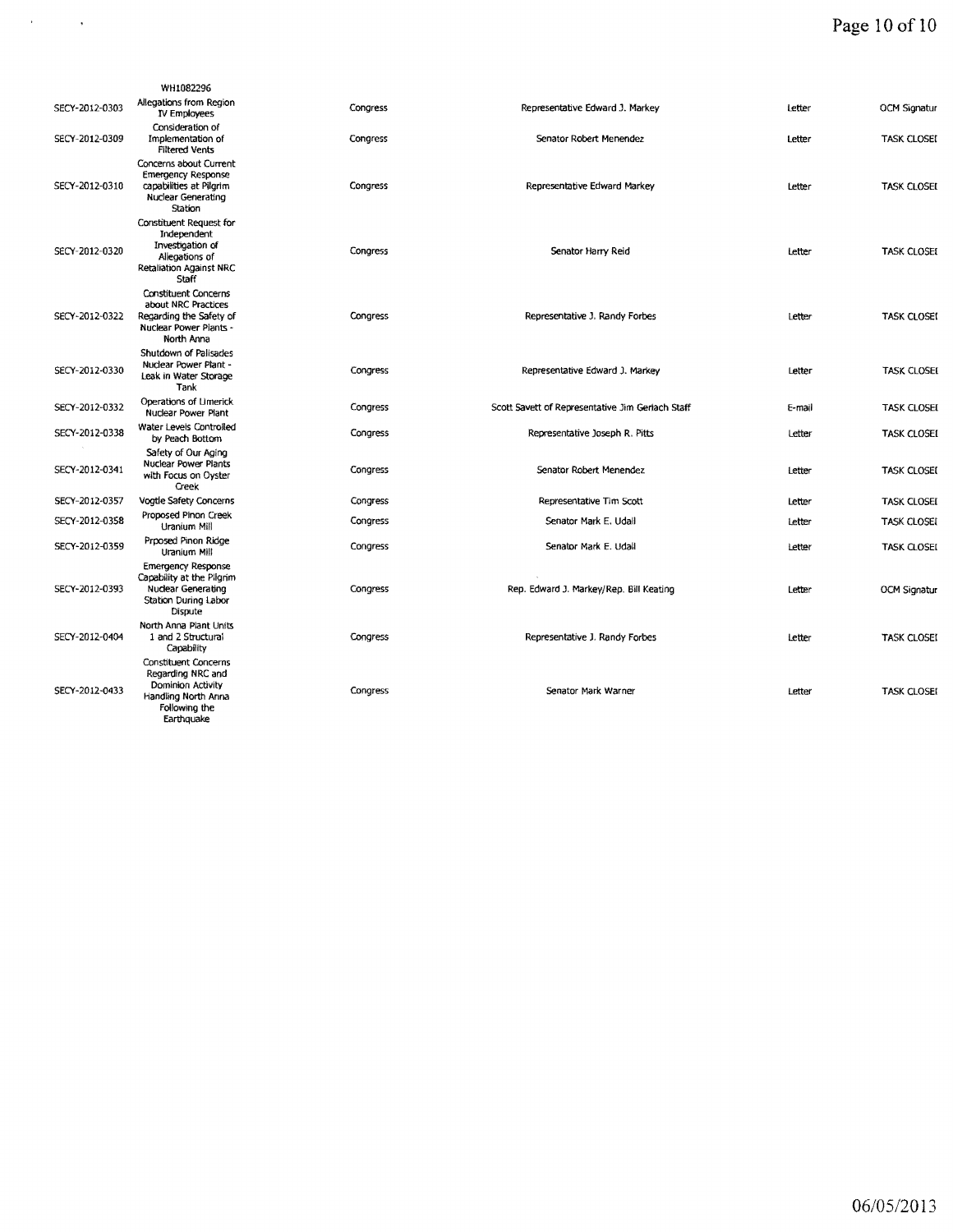Page 1 of 6

# **BLANK**

 $\sim 100$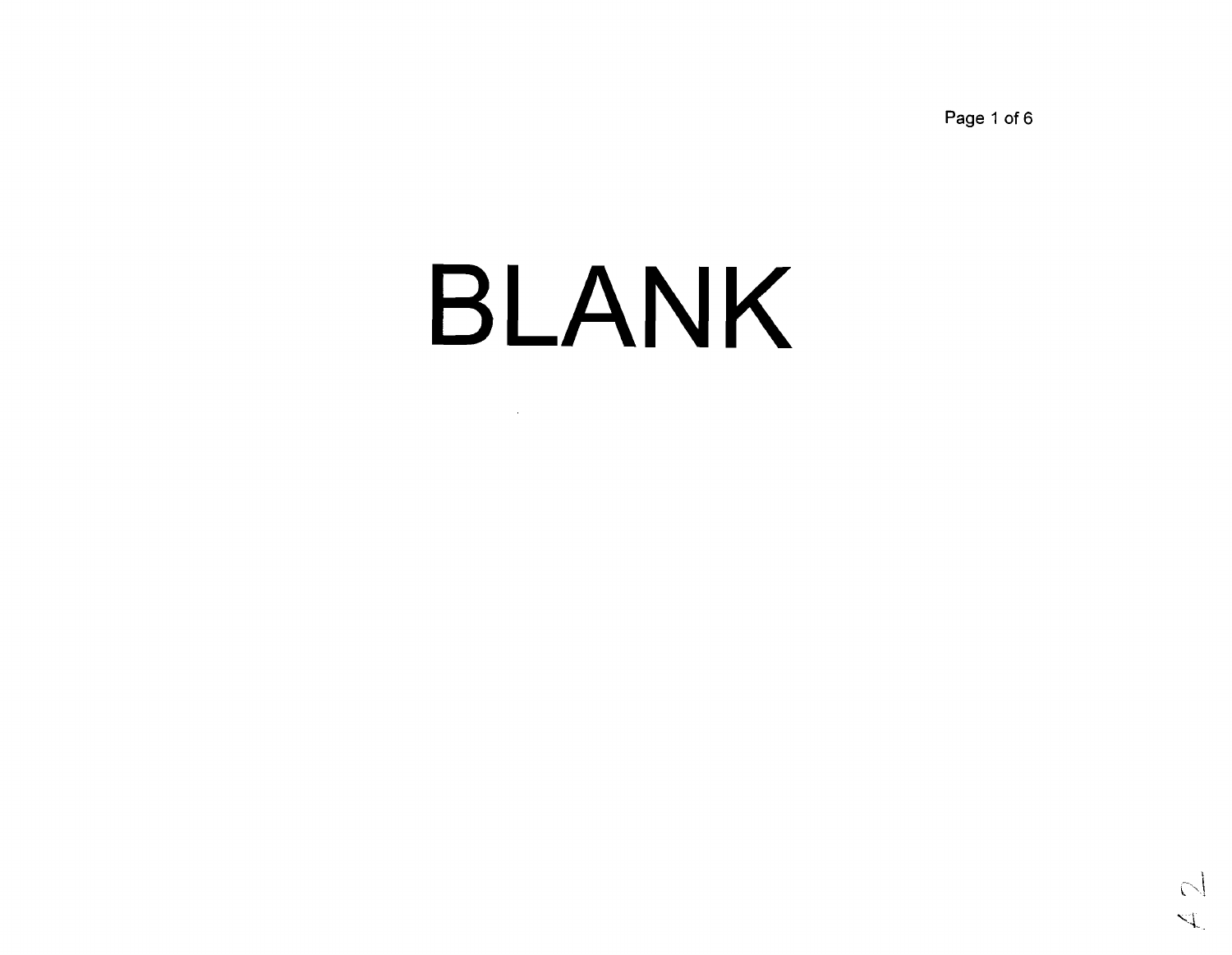| ID   | <b>Task Num</b> | <b>Subject</b>                                                                                                                                                                                                                                                            | <b>Description, Cross Ref#</b> | Originator Org. | Originator                                                                         | <b>Assigned Office</b> | Reports                                                 | <b>Actions</b>  |
|------|-----------------|---------------------------------------------------------------------------------------------------------------------------------------------------------------------------------------------------------------------------------------------------------------------------|--------------------------------|-----------------|------------------------------------------------------------------------------------|------------------------|---------------------------------------------------------|-----------------|
| 1627 | G20120947       | <b>Nuclear Regulatory</b><br><b>Commission's Recent</b><br>Remarks Regarding<br>the Department of<br>Energy's Intention to<br>Award Funding to<br>Support Small Modular<br>Reactors Before it has<br>Released its Strategy<br>for the Management of<br>Spent Nuclear Fuel | LTR-12-0769                    | Congress        | Senator Dianne<br>Feinstein                                                        | <b>OEDO</b>            | <b>Closed Ticket</b>                                    | View<br>Reopen  |
| 1491 | G20120882       | Issue with the United<br>Union of Security<br>Guards and Labor<br>Contracts with<br>Government Solutions,                                                                                                                                                                 | LTR-12-0695                    | Congress        | Representative<br>Steny H. Hoyer                                                   | OEDO                   | <b>Closed Ticket</b>                                    | View<br>Reopen  |
| 1484 | G20120876       | Inc.<br>San Onofre Nuclear<br><b>Generating Station</b><br>(SONGS)                                                                                                                                                                                                        | LTR-12-0681                    | Congress        | Rep. Paul M.<br>Grijalva, Rep.<br>Luis V. Gutierrez,<br>Rep. Dennis J.<br>Kucinich | <b>OEDO</b>            | <b>Closed Ticket</b>                                    | View<br>Reopen  |
| 1435 | G20120841       | Post Hearing<br>Questions from the<br>September 12, 2012<br>Hearing on "NRC's<br>Implementation of<br>Recommendations for<br><b>Enhancing Nuclear</b><br>Reactor Safety in the<br>21st Century"                                                                           | LTR-12-0627                    | Congress        | Senators Barbara<br>Boxer and James<br>Inhofe                                      | RegionIV               | <b>Cover Sheet</b><br>Routing Slip<br><b>Check List</b> | Edit.           |
| 1434 | G20120841       | Post Hearing<br>Questions from the<br>September 12, 2012<br>Hearing on "NRC's<br>Implementation of<br>Recommendations for<br><b>Enhancing Nuclear</b><br>Reactor Safety in the<br>21st Century"                                                                           | LTR-12-0627                    | Congress        | Senators Barbara<br>Boxer and James<br>Inhofe                                      | <b>OE</b>              | <b>Closed Ticket</b>                                    | View.<br>Reopen |
| 1433 | G20120841       | Post Hearing<br>Questions from the<br>September 12, 2012<br>Hearing on "NRC's<br>Implementation of<br>Recommendations for<br><b>Enhancing Nuclear</b>                                                                                                                     | LTR-12-0627                    | Congress        | Senators Barbara<br>Boxer and James<br>Inhofe                                      | OCHCO                  | <b>Closed Ticket</b>                                    | View.<br>Reopen |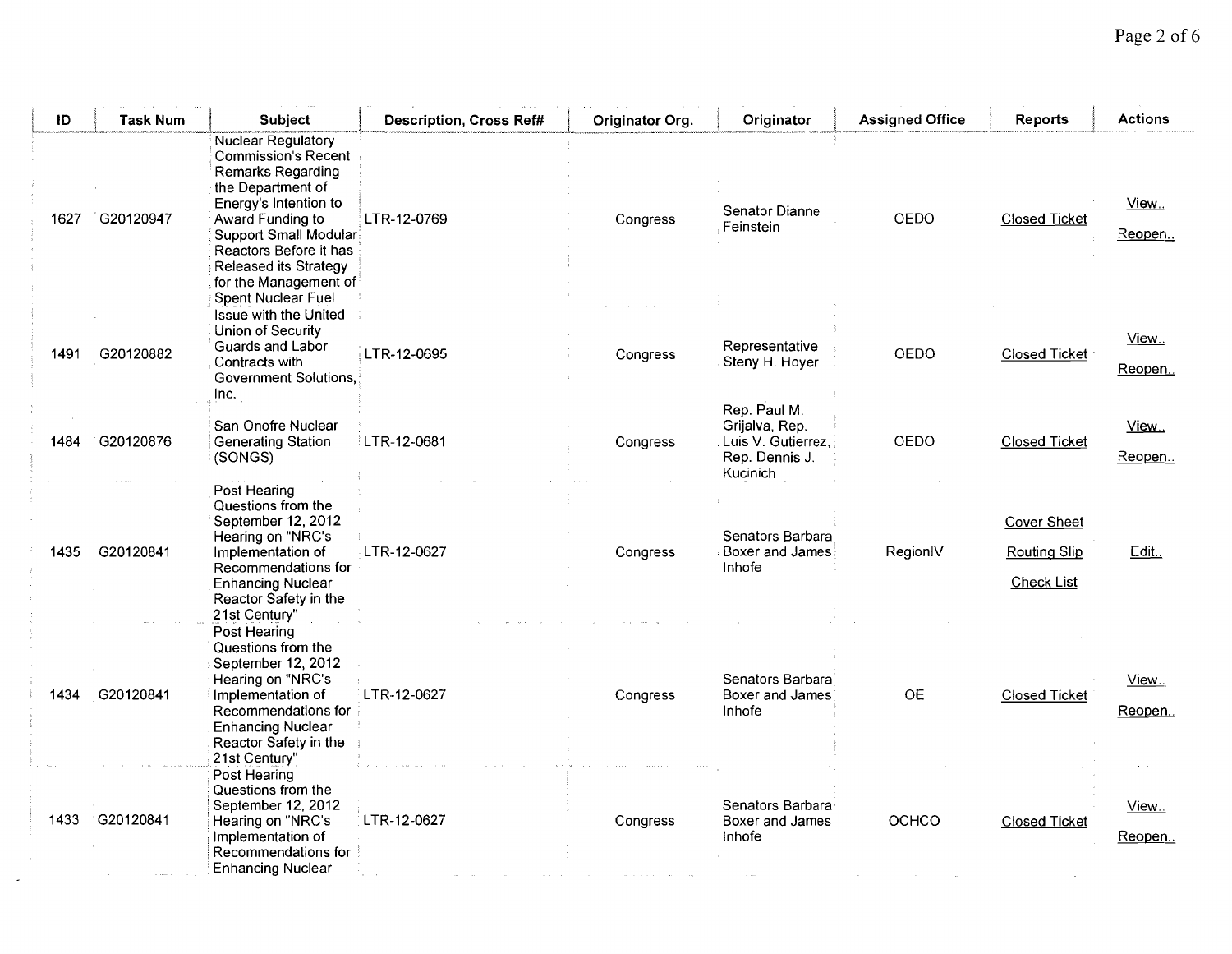| ID   | <b>Task Num</b> | Subject                                                                                                                                                                                                                                   | <b>Description, Cross Ref#</b> | Originator Org. | Originator                                           | <b>Assigned Office</b> | Reports              | <b>Actions</b>   |
|------|-----------------|-------------------------------------------------------------------------------------------------------------------------------------------------------------------------------------------------------------------------------------------|--------------------------------|-----------------|------------------------------------------------------|------------------------|----------------------|------------------|
| 1432 | G20120841       | Reactor Safety in the<br>21st Century"<br>Post Hearing<br>Questions from the<br>September 12, 2012<br>Hearing on "NRC's<br>Implementation of<br>Recommendations for<br><b>Enhancing Nuclear</b><br>Reactor Safety in the<br>21st Century" | LTR-12-0627                    | Congress        | Senators Barbara<br>Boxer and James<br>Inhofe        | <b>NRR</b>             | <b>Closed Ticket</b> | View.<br>Reopen. |
| 1431 | G20120841       | Post Hearing<br>Questions from the<br>September 12, 2012<br>Hearing on "NRC's<br>Implementation of<br>Recommendations for<br><b>Enhancing Nuclear</b><br>Reactor Safety in the<br>21st Century"                                           | LTR-12-0627                    | Congress        | Senators Barbara<br>Boxer and James<br>Inhofe        | <b>NRO</b>             | <b>Closed Ticket</b> | View.<br>Reopen  |
| 1430 | G20120841       | Post Hearing<br>Questions from the<br>September 12, 2012<br>Hearing on "NRC's<br>Implementation of<br>Recommendations for<br><b>Enhancing Nuclear</b><br>Reactor Safety in the<br>21st Century"                                           | LTR-12-0627                    | Congress        | Senators Barbara<br>Boxer and James<br><b>Inhofe</b> | <b>NMSS</b>            | <b>Closed Ticket</b> | View.<br>Reopen  |
| 1429 | G20120841       | Post Hearing<br>Questions from the<br>September 12, 2012<br>Hearing on "NRC's<br>Implementation of<br>Recommendations for<br><b>Enhancing Nuclear</b><br>Reactor Safety in the<br>21st Century"                                           | LTR-12-0627                    | Congress        | Senators Barbara<br>Boxer and James<br>Inhofe        | <b>RES</b>             | <b>Closed Ticket</b> | View<br>Reopen   |
| 1406 | G20120841       | Post Hearing<br>Questions from the<br>September 12, 2012<br>Hearing on "NRC's<br>Implementation of<br>Recommendations for<br><b>Enhancing Nuclear</b><br>Reactor Safety in the<br>21st Century"                                           | LTR-12-0627                    | Congress        | Senators Barbara<br>Boxer and James<br>Innofe        | OEDO                   | <b>Closed Ticket</b> | View.<br>Reopen. |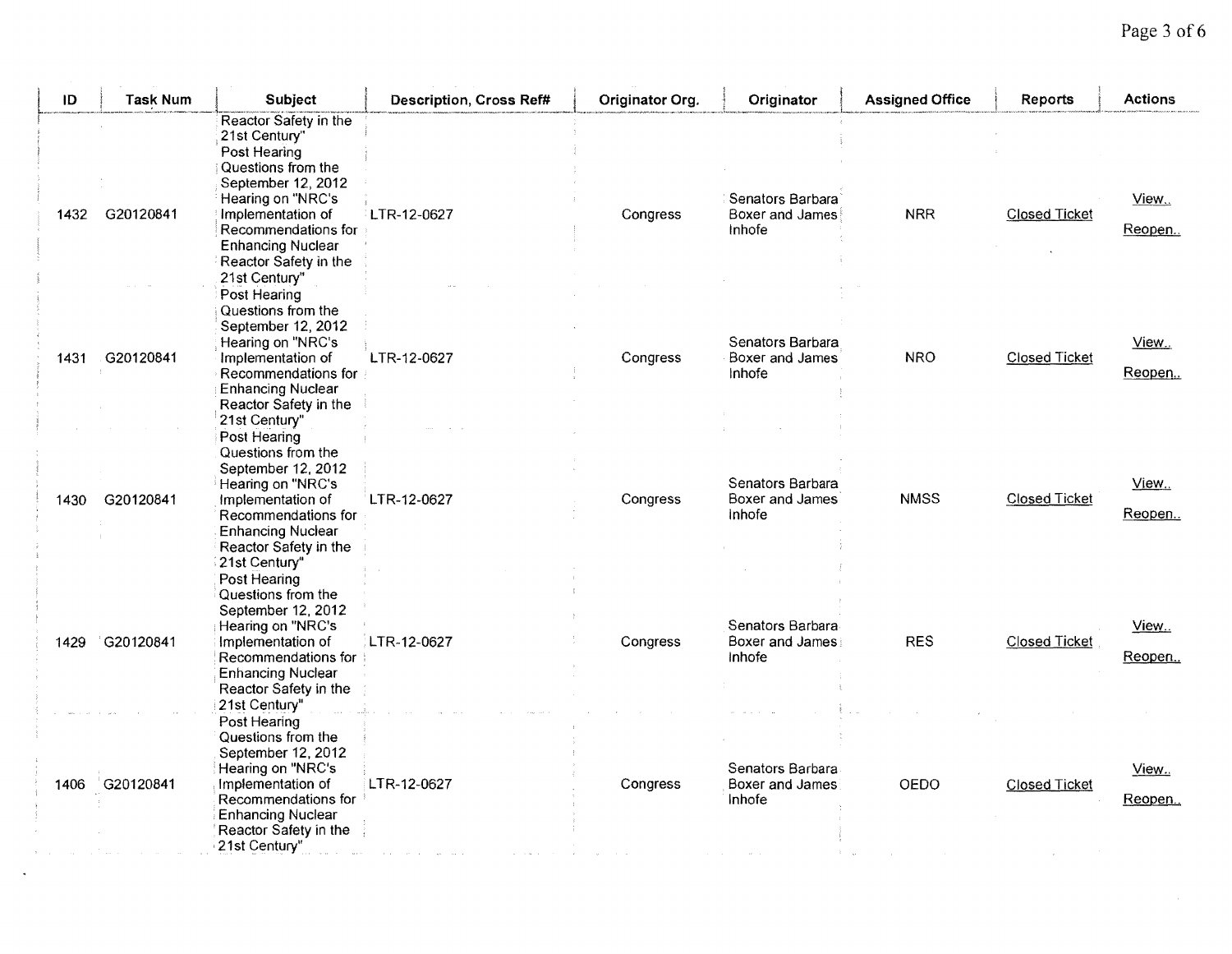| ID   | <b>Task Num</b> | Subject                                                                                                                                                     | <b>Description, Cross Ref#</b> | Originator Org.                   | Originator                                 | <b>Assigned Office</b> | <b>Reports</b>       | <b>Actions</b>        |
|------|-----------------|-------------------------------------------------------------------------------------------------------------------------------------------------------------|--------------------------------|-----------------------------------|--------------------------------------------|------------------------|----------------------|-----------------------|
| 1368 | G20120814       | <b>Request for Written</b><br>Update to Five-Year<br>Plan on Strategy to<br>Remediate the<br>Uranium<br>Contamination In and<br>Around the Navajo<br>Nation | LTR-12-0602                    | Congress                          | Representative<br>Edward Markey,<br>et al. | <b>OEDO</b>            | <b>Closed Ticket</b> | View.<br>Reopen       |
| 1332 | G20120798       | <b>Closure of Contract</b><br>(NRC-28-07-262)                                                                                                               | LTR-12-0586, NRC-28-07-262     | Congress                          | Senator Robert<br>P. Casey, Jr.            | <b>OEDO</b>            | <b>Closed Ticket</b> | View<br><u>Reopen</u> |
| 1324 | G20120797       | Suspension and<br><b>Debarment Functions</b>                                                                                                                | LTR-12-0582                    | Congressional<br>Research Service | L. Elaine Halchin                          | <b>ADM</b>             | <b>Closed Ticket</b> | View<br>Reopen        |
| 1323 | G20120796       | <b>Pilgrim Nuclear Power</b><br>Station - Parameters of LTR-12-0581<br>the Ten Mile Safety<br>Zone                                                          |                                | Congress                          | Senator John F.<br>Kerry                   | OEDO                   | <b>Closed Ticket</b> | View.<br>Reopen       |
| 1275 | G20120763       | Requests for<br>Assurance of<br>Investigation at<br>SONGS                                                                                                   | LTR-12-0568                    | Congress                          | Senator Barbara<br>Boxer                   | OEDO                   | <b>Closed Ticket</b> | View<br>Reopen        |
| 1271 | G20120760       | <b>Safety Culture</b><br>Problems at the<br>Nuclear Regulatory<br><b>Commission's Region</b><br>IV Office                                                   | LTR-12-0556                    | Congress                          | Representative<br>Edward J.<br>Markey      | OEDO                   | <b>Closed Ticket</b> | View.<br>Reopen       |
| 1264 | G20120754       | Safety Concerns of<br><b>Calvert Cliffs Nuclear</b><br>Facility (Frank Caesar 12-0562<br>Branchini)                                                         | G20120645, LTR-12-0467, LTR-   | Congress                          | Representative<br>John P. Sarbanes         | OEDO                   | <b>Closed Ticket</b> | View.<br>Reopen.      |
| 1144 | G20120713       | Safety and Security of<br>Indian Point Energy<br>Center                                                                                                     | LTR-12-0534                    | Congress                          | Senator Kirsten<br>E. Gillibrand           | OEDO                   | <b>Closed Ticket</b> | View.<br>Reopen.      |
| 1142 | G20120712       | <b>Expired Permit for</b><br><b>Shipping Sensitive</b><br>Electronics that<br>Contain Radioactive<br>Properties                                             | LTR-12-0533                    | Congress                          | Senator John F.<br>Kerry                   | <b>OEDO</b>            | <b>Closed Ticket</b> | View<br><u>Reopen</u> |
| 1117 | G20120705       | <b>Delaying Limerick</b><br>Nuclear Power Plant's<br><b>Final Environmental</b><br>Impact Statement<br>Public Hearing Until<br>After the Nuclear            | LTR-12-0524                    | Congress                          | Representative<br>Jim Gerlach              | OEDO                   | <b>Closed Ticket</b> | View<br>Reopen        |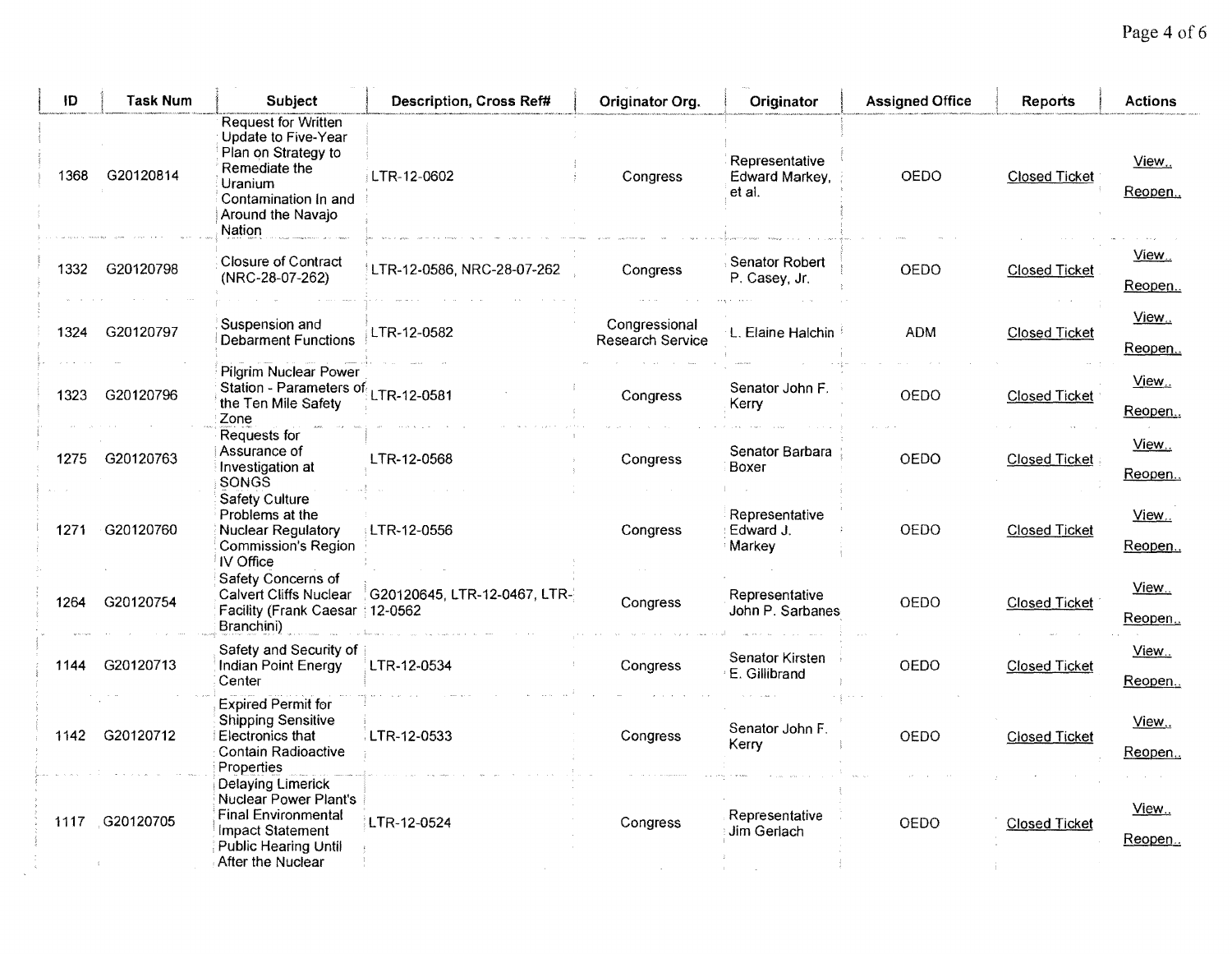| ID   | <b>Task Num</b> | <b>Subject</b>                                                                                                                                               | <b>Description, Cross Ref#</b> | Originator Org. | Originator                                       | <b>Assigned Office</b> | Reports              | <b>Actions</b>         |
|------|-----------------|--------------------------------------------------------------------------------------------------------------------------------------------------------------|--------------------------------|-----------------|--------------------------------------------------|------------------------|----------------------|------------------------|
|      |                 | Regulatory<br><b>Commission's Spent</b><br>Fuel Study is<br>Completed and<br>Reported to the Public                                                          |                                |                 |                                                  |                        |                      |                        |
| 1103 | G20120693       | <b>Concerns Regarding</b><br>Potential Restart of<br>San Onofre Nuclear<br>Reactors                                                                          | LTR-12-0515                    | Congress        | <b>Bill Brand</b><br>California<br>Councilmember | <b>NRR</b>             | <b>Closed Ticket</b> | View<br>Reopen         |
| 1090 | G20120684       | <b>Constituent Concerns</b><br>Regarding NRC and<br>Dominion Activity<br>Handling North Anna<br>Following the<br>Earthquake                                  | LTR-12-0505                    | Congress        | Senator Mark<br>Warner                           | <b>OEDO</b>            | <b>Closed Ticket</b> | View.<br><u>Reopen</u> |
| 1006 | $-$ G20120650   | Palisades Nuclear<br>Generating Station -<br>Request for<br><b>Information Regarding</b><br>the August 12, 2012<br>Shutdown of the<br><b>Nuclear Reactor</b> |                                | Congress        | Representative<br>Edward J.<br>Markey            | <b>OEDO</b>            | <b>Closed Ticket</b> | View<br>Reopen         |
| 992  | G20120639       | Questions from the<br>July 24, 2012 Hearing<br>on "NRC Policy and<br>Governance<br>Oversight"                                                                | OEDO-2012-0528                 | Congress        | Representative<br><b>Ed Whitfield</b>            | <b>NRO</b>             | <b>Closed Ticket</b> | View.<br>Reopen        |
| 991  | G20120639       | Questions from the<br>July 24, 2012 Hearing<br>on "NRC Policy and<br>Governance<br>Oversight"                                                                | OEDO-2012-0528                 | Congress        | Representative<br><b>Ed Whitfield</b>            | <b>OE</b>              | <b>Closed Ticket</b> | View.<br>Reopen        |
| 990  | G20120639       | Questions from the<br>July 24, 2012 Hearing<br>on "NRC Policy and<br>Governance<br>Oversight"                                                                | OEDO-2012-0528                 | Congress        | Representative<br>Ed Whitfield                   | OCHCO                  | <b>Closed Ticket</b> | View.<br>Reopen        |
| 989  | G20120639       | Questions from the<br>July 24, 2012 Hearing<br>on "NRC Policy and<br>Governance<br>Oversight"                                                                | OEDO-2012-0528                 | Congress        | Representative<br>Ed Whitfield                   | <b>NSIR</b>            | <b>Closed Ticket</b> | View.<br>Reopen        |
| 988  | G20120639       | Questions from the<br>July 24, 2012 Hearing<br>on "NRC Policy and<br>Governance<br>Oversight"                                                                | OEDO-2012-0528                 | Congress        | Representative<br>Ed Whitfield                   | <b>NMSS</b>            | <b>Closed Ticket</b> | View<br>Reopen         |